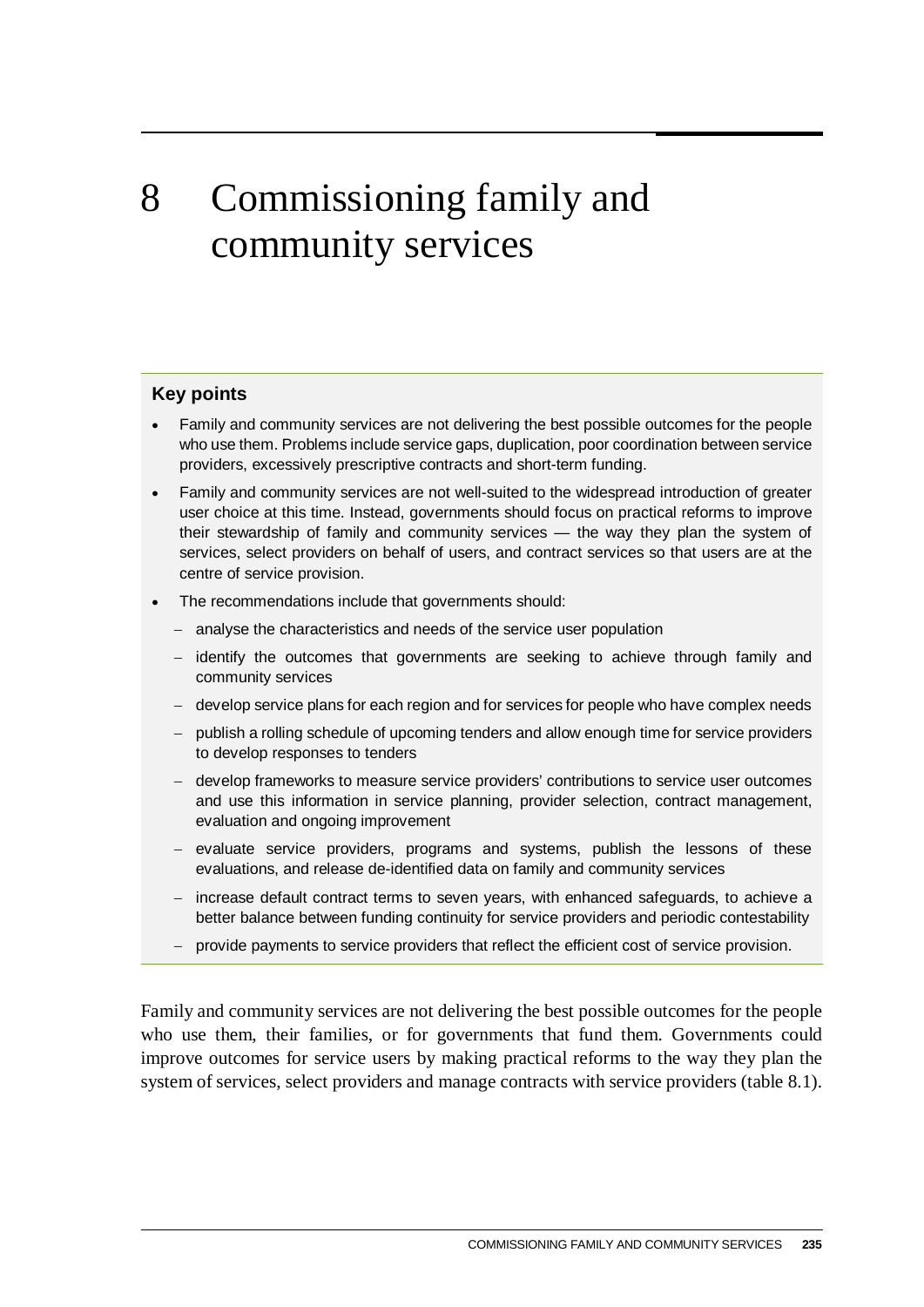#### Table 8.1 **Overview of proposed reforms to family and community services**

All reforms are directed at the Australian, State and Territory Governments

| Proposed reforms                                                                                                                                                                                                                                                                                                                                                                                                                        | <b>Timeframe</b>                                                                                                                             | Potential costs and benefits                                                                                                                                                                                                                                                                                                                                                     |
|-----------------------------------------------------------------------------------------------------------------------------------------------------------------------------------------------------------------------------------------------------------------------------------------------------------------------------------------------------------------------------------------------------------------------------------------|----------------------------------------------------------------------------------------------------------------------------------------------|----------------------------------------------------------------------------------------------------------------------------------------------------------------------------------------------------------------------------------------------------------------------------------------------------------------------------------------------------------------------------------|
| <b>Systematic service planning</b>                                                                                                                                                                                                                                                                                                                                                                                                      |                                                                                                                                              |                                                                                                                                                                                                                                                                                                                                                                                  |
| <b>Recommendation 8.1</b><br>Build on existing initiatives and data on the<br>characteristics of the service user population and the<br>service provider base. Develop service plans to<br>coordinate services and address community needs.<br>Identify outcomes for family and community services.                                                                                                                                     | Ongoing                                                                                                                                      | Costs of data collection,<br>stakeholder consultation and<br>analysis.<br>Services that better address<br>user needs, better service<br>coordination for people with<br>complex needs.                                                                                                                                                                                           |
| Processes for selecting service providers                                                                                                                                                                                                                                                                                                                                                                                               |                                                                                                                                              |                                                                                                                                                                                                                                                                                                                                                                                  |
| <b>Recommendation 8.2</b><br>Design criteria for selecting service providers that<br>focus on their ability to improve outcomes for service<br>users and not discriminate on the basis of<br>organisational type.                                                                                                                                                                                                                       | As soon as<br>practicable                                                                                                                    | Costs of data collection and<br>analysis.<br>Better outcomes for people<br>using services; more efficient<br>resource allocation.                                                                                                                                                                                                                                                |
| Publish rolling schedules of upcoming tenders. Allow<br>sufficient time for providers to prepare considered<br>responses, including the development of integrated<br>bids across related services.                                                                                                                                                                                                                                      | As soon as<br>practicable                                                                                                                    | Potential to increase<br>collaboration between<br>providers.                                                                                                                                                                                                                                                                                                                     |
| <b>Performance frameworks</b>                                                                                                                                                                                                                                                                                                                                                                                                           |                                                                                                                                              |                                                                                                                                                                                                                                                                                                                                                                                  |
| <b>Recommendation 8.3</b><br>Develop indicators of wellbeing outcomes for family<br>and community services, for use in provider<br>selection, performance management and provider,<br>program and system-level evaluations.<br><b>Recommendation 8.4</b><br>Monitor the performance of providers in achieving                                                                                                                           | 24 months<br>As soon as                                                                                                                      | Governments and service<br>providers would need to<br>expand their capabilities in<br>data management and<br>analysis.<br>More information about the<br>effects of services on people's                                                                                                                                                                                          |
| outcomes for service users, and evaluate service<br>providers, programs and systems in ways that are<br>commensurate with their size and complexity.<br>Proactively support the sharing of data between<br>governments and departments, and the release of<br>de-identified data to service providers and<br>researchers.                                                                                                               | practicable<br>As soon as<br>practicable                                                                                                     | wellbeing would support<br>system planning, provider<br>selection and the<br>effectiveness of services.                                                                                                                                                                                                                                                                          |
| <b>Contract management practices</b>                                                                                                                                                                                                                                                                                                                                                                                                    |                                                                                                                                              |                                                                                                                                                                                                                                                                                                                                                                                  |
| <b>Recommendation 8.5</b><br>Increase default contract lengths to seven years.<br>(Exceptions could be made, such as for program<br>trials but justification should be published.) Ensure<br>contracts contain adequate safeguards in any cases<br>of failure by providers.<br><b>Recommendation 8.6</b><br>Provide payments to providers for family and<br>community services that reflect the efficient cost of<br>service provision. | As existing<br>contracts expire<br>and new<br>contracts<br>commence.<br>As existing<br>contracts expire<br>and new<br>contracts<br>commence. | Less flexibility for<br>governments to change<br>funding priorities.<br>Greater continuity facilitates<br>investment by providers in<br>service quality and gives<br>users more continuity of<br>service.<br>Costs of data collection,<br>analysis and contract design.<br>More equitable access and<br>increased capacity for<br>providers to invest in service<br>improvement. |
|                                                                                                                                                                                                                                                                                                                                                                                                                                         |                                                                                                                                              |                                                                                                                                                                                                                                                                                                                                                                                  |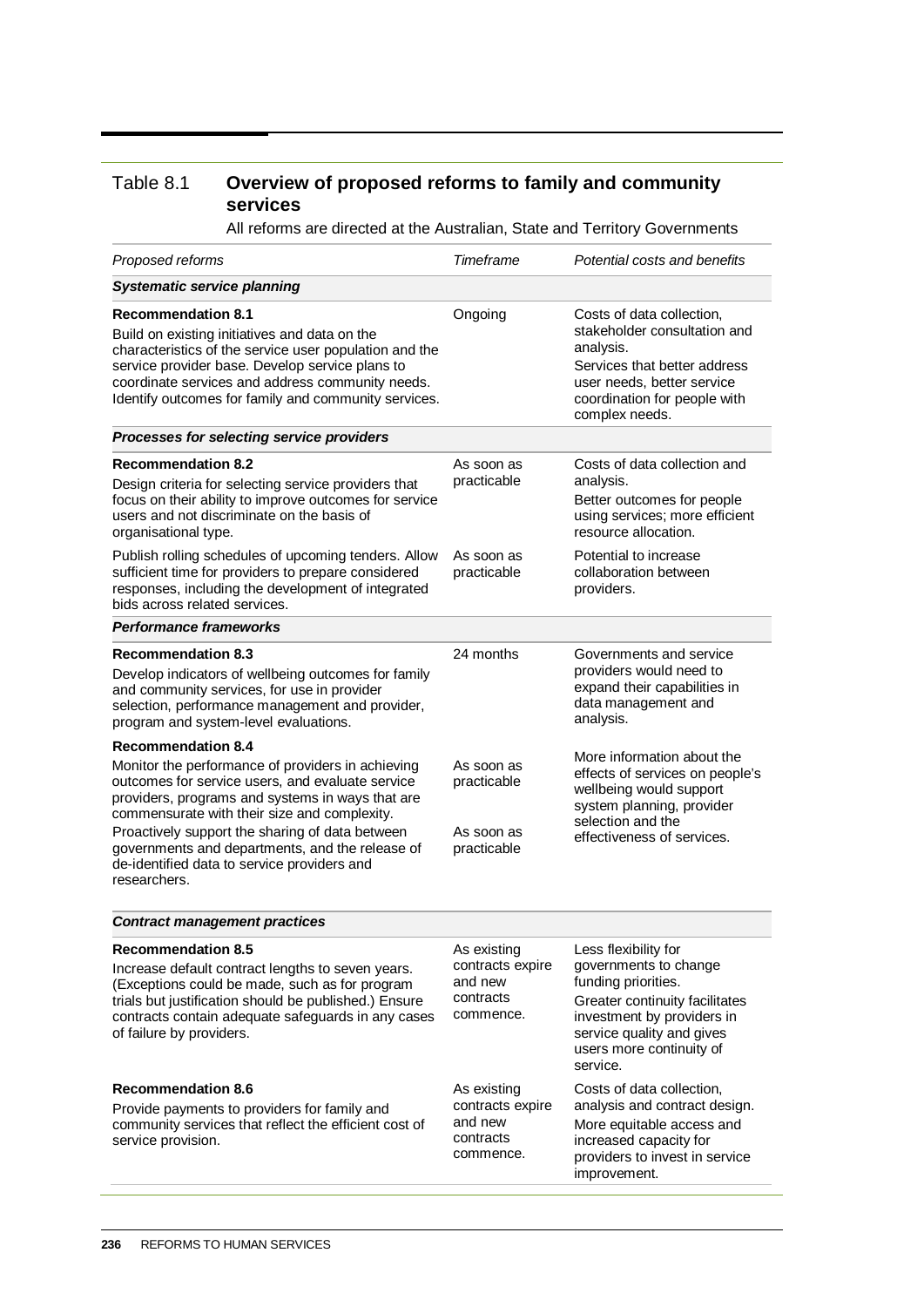# **8.1 Context and scope**

# **What are family and community services?**

Family and community services address a range of circumstances, including crisis support, transitional support, building capability, early intervention and prevention. Examples include services for family support, homelessness, family and domestic violence, alcohol and other drugs and settlement support. Governments fund family and community services to improve the wellbeing of people at risk of hardship or harm. The goal of these services is to achieve outcomes for service users — changes in knowledge, skills attitudes, values, behaviour, condition or status — that increase their wellbeing (PC 2010).

Service provision is dominated by the not-for-profit (NFP) sector, although government remains a direct service provider in some areas. For-profit entities are sometimes specifically excluded from government funding. Governments provide the majority of funding for NFP service providers, largely through contestable processes where providers 'compete' periodically for funding to deliver services.

The focus of this inquiry is family and community services where governments select providers, user choice is limited and funding is often not linked to outcomes. Consistent with the terms of reference, recommendations focus on services commissioned by the Australian Government and State and Territory Governments. Local governments also commission family and community services and recommendations may also be applicable to them.

## Funding for services

Annual funding of family and community services by the Australian, State and Territory Governments totals several billion dollars. The large number of programs and funding lines across jurisdictions and government agencies makes estimating a total difficult. As at the end of April 2017, two significant components of Australian Government expenditure — the Department of Social Services (DSS) Families and Communities Programme and the Department of Health's grants for mental health programs — had active grants worth about \$2.9 billion and \$2.2 billion respectively (Department of Health 2017f; DSS 2017d). At the State and Territory Government level, two service areas — expenditure on family support services and homelessness (funded under the National Affordable Housing Specific Purpose Payment and the National Partnership Agreement on Homelessness) was \$789 million and \$764 million respectively in 2015-16 (SCRGSP 2017).

Government funding to NFP organisations whose main activities were in social services totalled \$7.2 billion across over 5000 organisations in the 2015 reporting year (ACNC 2016). (This figure includes some activities, such as disability services, which are outside the scope of family and community services.) Larger providers receive funding through many agreements with several governments. For example, Mission Australia (sub. 277) stated that it delivers 589 programs and services, and receives funds from 41 government agencies as well as foundations and trusts.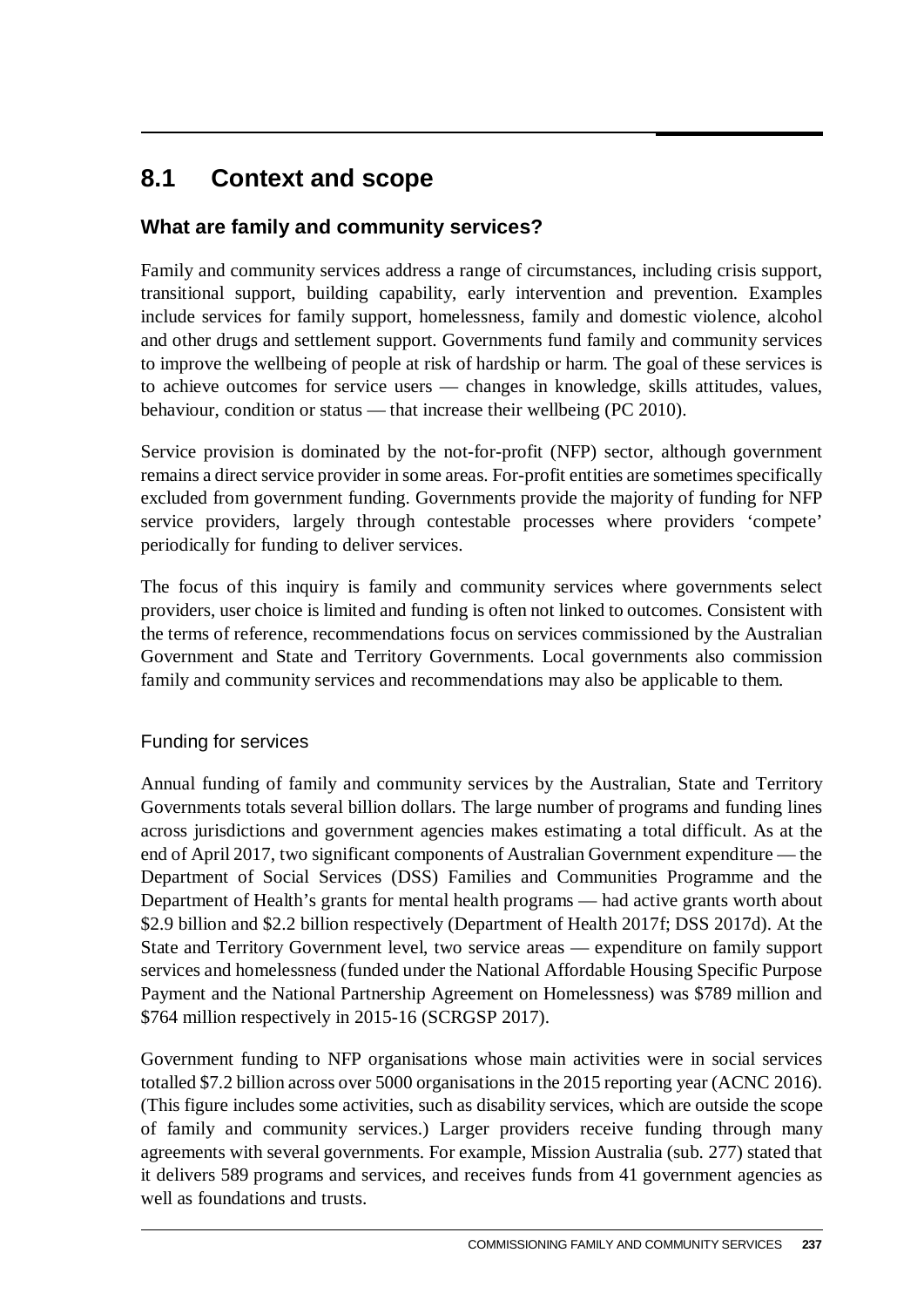#### Changes over time: from charity to commissioning

Prior to the 1970s many of the family and community services that are now funded by governments were provided by charities, funded via donations (PC 2010). Governments have substantially increased their funding for family and community services since the 1970s — funding that, for the most part, was allocated to NFP bodies as general support. Since the 1980s, governments have adopted more competitive funding models, including 'purchase of service contracting', which involves 'government agencies contracting with a provider to deliver a service to an eligible group of clients in exchange for money' (PC 2010, p. 323).

These changes to funding models and the relationships between governments and service providers recognise that governments are ultimately responsible for the outcomes of services delivery. Funding models that reflect the objective-driven design of government spending programs have, however, created some tension between government objectives for service provision and the mission-driven purpose of NFP organisations (box 8.1).

#### Box 8.1 **Tensions in service delivery**

The evolution of family and community services from a charity-driven model to one funded and driven by governments has created tension between governments and the not-for-profit (NFP) sector over the objectives of family and community services. This was identified in the Commission's 2010 study of *The Contribution of the Not-For-Profit Sector*. Participants in that study identified 'inherent tensions between a market-based approach to the procurement and funding of human services and the characteristics and motivations of community organisations' (PC 2010, p. 297). These included that 'purchase of service contracting' was:

- creating incentives for community organisations to take on the practices and behaviours of the government agencies they deal with (or so called 'isomorphism')
- distracting NFPs from their purpose thereby contributing to 'mission drift'
- creating a perception in the community that NFPs are simply a delivery arm of government
- eroding the independence of NFPs in ways that make it difficult for them to remain responsive and flexible to community needs
- being inherently biased in favour of large organisations and thereby contributing to a loss of diversity in the sector. (PC 2010, pp. 309–310)

As the Commission noted in the study report, several submissions to this inquiry also identified a tension between the value of supporting not-for-profit organisations to pursue a positive (but often broad and unmeasurable) social mission, and funding models that are primarily focused on providing services to improve the wellbeing of individuals and their families (GSANZ, sub. 282; St Vincent de Paul Society National Council, sub. 285). In considering these issues, it is important to recognise that governments are responsible for, and set the objectives of, family and community services. Providers can choose to tender for funding that aligns with their mission, but governments have a responsibility to put the interests of service users at the centre.

In recent years many governments have endorsed 'commissioning' as their preferred approach to stewardship of family and community services. Commissioning is a cycle that involves planning the service system, designing services, selecting, overseeing and engaging with providers, managing contracts and undertaking ongoing monitoring, evaluation and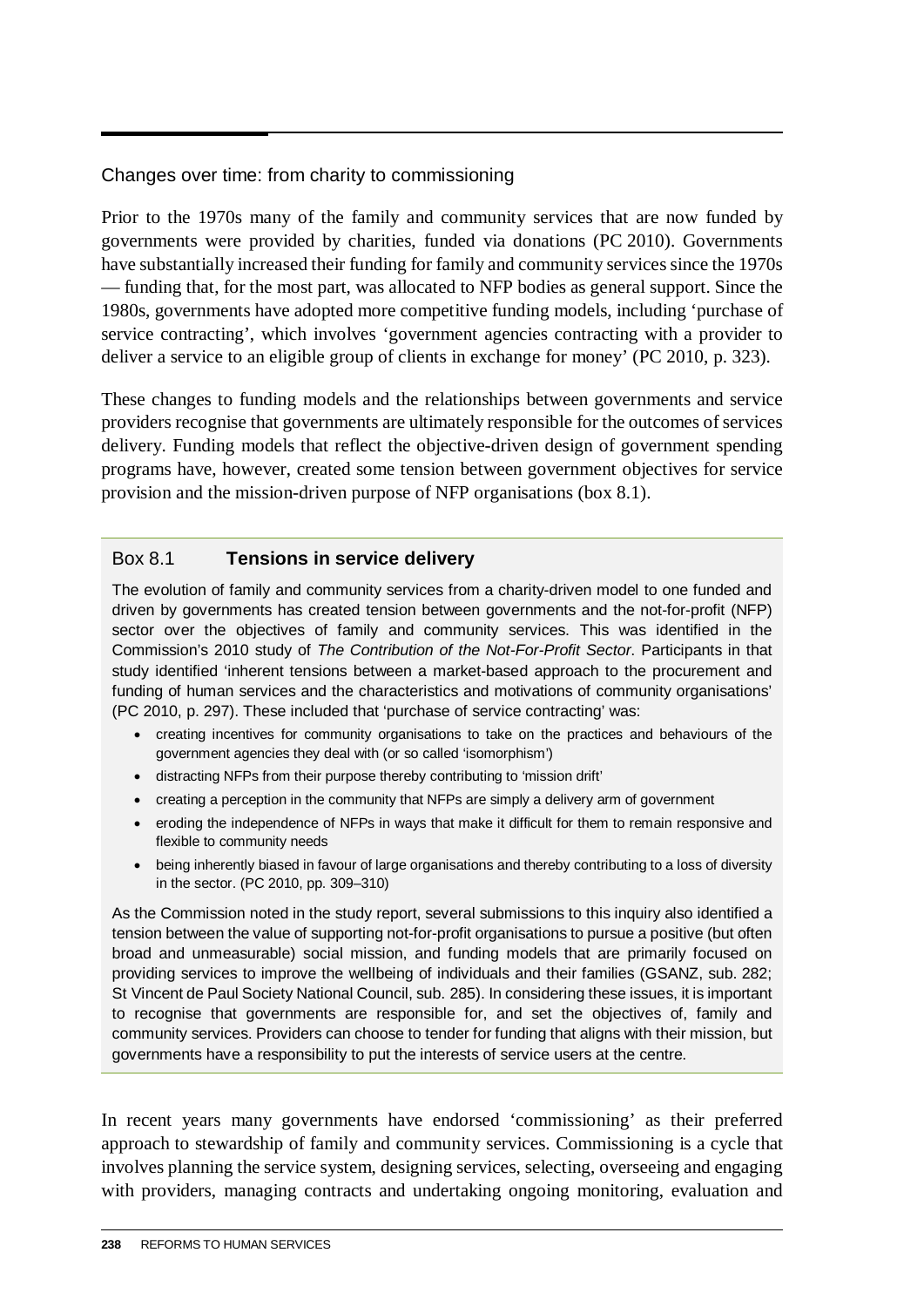improvement (figure 8.1). Governments often use contestable approaches in the provider selection stage to allocate funding, although in some cases governments use closed or restricted tender processes.





*Sources*: Based on Department of Health (2015); Dickinson (2015); NHS (2016); Routledge (2016).

Governments have not always successfully translated the principles of commissioning into effective practice. For example, the Brotherhood of St Laurence stated that ineffective commissioning was a barrier to service integration at one of its service hubs. It identified the problem as:

Lack of integration at the level of commissioning as a consequence of policy silos, both between departments and between local, State and Commonwealth Governments. An incoherent patchwork of different funding priorities and commissioning arrangements creates barriers for providers, even those in the same service area, to develop closer working relationships, let alone integrate their service offers. (sub. 479, p. 19)

There has been some innovation in commissioning, including the development of social impact investment (box 8.2). This approach has demonstrated the benefits of clearly articulating the intended outcomes of family and community services, and having a clear focus on, and understanding of, the service user. Experience to date has also demonstrated the limitations of social impact investment models (discussed further in section 8.3).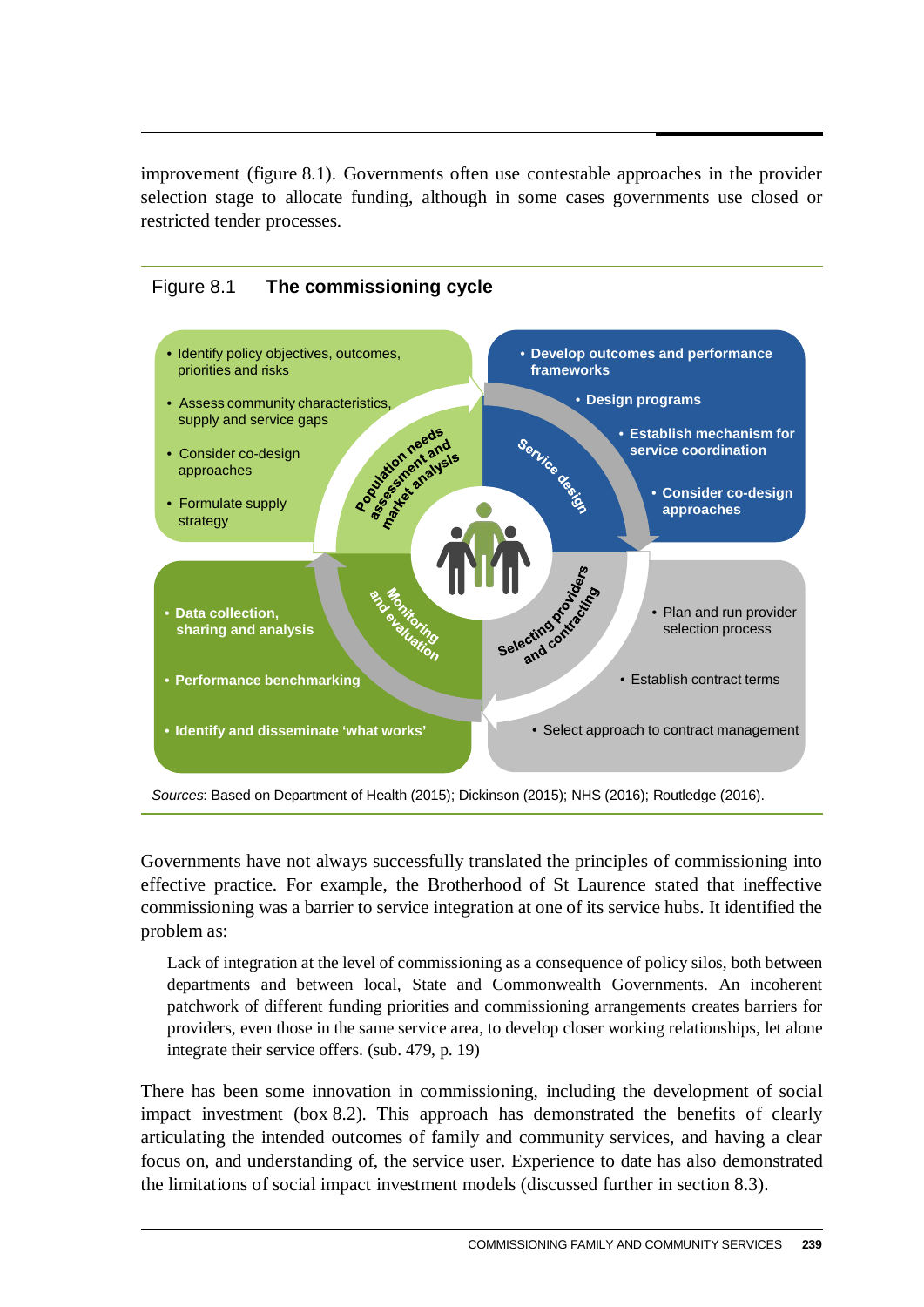#### Box 8.2 **Social impact investment**

The Australian Treasury defined social impact investment as 'investments made with the intention of generating measurable social and/or environmental outcomes in addition to a financial return' (2017b, p. 8). It includes: social enterprises, social impact investment funds and social impact bonds. A social impact bond is a form of outcomes-based funding with a:

… financing mechanism in which governments or commissioners enter into agreements with social service providers, such as social enterprises or non-profit organisations, and investors to pay for the delivery of pre-defined social outcomes. (Galitopoulou and Noya 2016, p. 4)

This approach has required governments and providers to identify and articulate the outcomes funding is designed to achieve for individual service users and to consider the extent to which outcomes truly reflect provider effort. Social impact investment models emphasise the importance of governments having a clear focus on, and understanding of, the service user.

Use of social impact bonds for family and community services is growing in Australia. The NSW Government funds two social impact bonds for family support services (NSW Government 2017b). Other bonds are being developed to reduce homelessness, over-representation of Indigenous children in out-of-home care and harmful use of alcohol and other drugs in Victoria, Queensland and South Australia (Donaldson 2017; Pallas 2016; 2017).

As an example of how social impact bonds can operate, under the NSW Government's Resilient Families social benefit bond, payment is calculated based on the number of children involved in the program that enter out-of-home care or have a risk assessment or a helpline report, relative to a control group of similar children that did not enter the program. Funding for the service is \$10 million and returns to investors will be paid at the end of the five-year program in 2018 (Benevolent Society 2015).

Interim evaluation reports for the two NSW bonds have found that the Newpin bond is 'achieving a higher [family] restoration rate than other interventions' (Urbis 2016b, p. ii) and that the Resilient Families bond has had mixed success to date (ARTD Consultants 2016).

Social impact investment is only feasible when all parties are able to agree on outcomes that are directly linked to provider actions, and that can be achieved and measured in a timely manner. These conditions apply in only a limited range of services. Moreover, social impact bonds are complex, and the design and implementation of bonds is costly.

The upfront transaction costs for establishing a bond are high — not just in terms of the range of experts a not-for-profit organisation is required to contract in [order] to set up such a complex financial instrument (which in itself is considerable) — but also the level of meaningful engagement required between the parties to the transaction to fully understand all aspects of the arrangement. (Benevolent Society, sub. 457, p. 4)

The prerequisites of measurable outcomes that are linked to services as well as the cost and complexity of designing the bonds will limit the applicability of social impact investment to a niche of family and community services. However, the approach can provide lessons for the broader commissioning system, including the benefits of defining outcomes and evaluating service provider performance.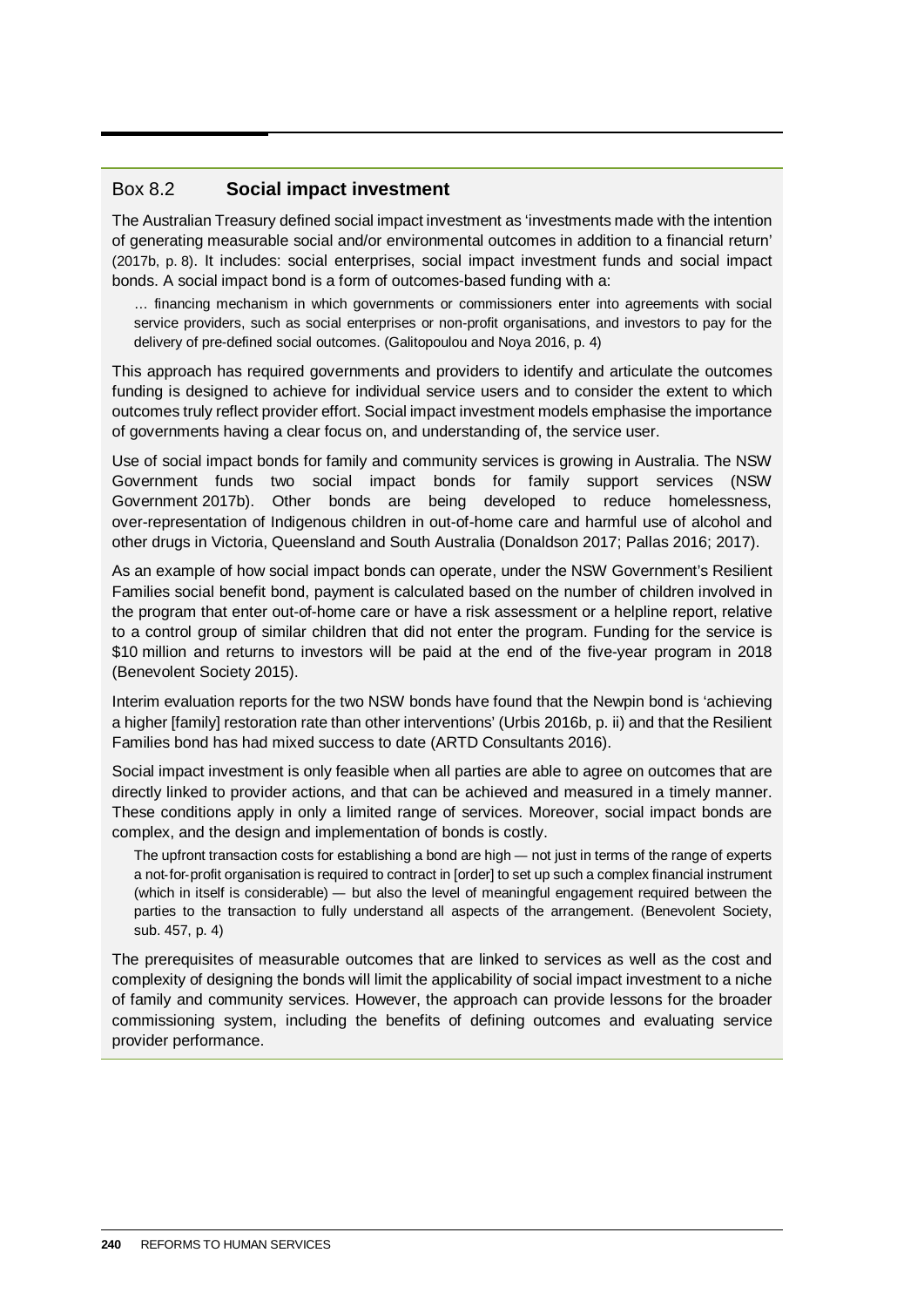#### Who uses family and community services?

Hundreds of thousands of people access family and community services each year. The number of programs and services makes it difficult to estimate the total number of people who use these services but public information is available for some services, including that:

- about 279 000 people received homelessness services in 2015-16, of which:
	- 106 000 were experiencing family and domestic violence
	- 72 000 had a mental health issue (AIHW 2017b, 2017h)
- about 284 000 people participated in Australian Government funded Community Mental Health activities in 20[1](#page-6-0)4-15<sup>1</sup> (DSS 2016b)
- about 115 000 people received alcohol and other drug treatment in 2014-15 (AIHW 2016c)
- about 27 000 children commenced intensive family support services in 2015-16 (SCRGSP 2017).

People who use family and community services have a range of needs, and the costs of providing services vary significantly depending on their characteristics. Some people need assistance to address a temporary crisis or transition, others have complex needs and require multiple services over a long period. Often, a small proportion of service users has very high service requirements and accounts for a large share of the total cost of some services. For example, in its position paper on the costs of the National Disability Insurance Scheme, the Commission noted that 'while only 18 per cent of packages approved from 1 July 2016 are more than \$100 000, they account for 56 per cent of scheme costs' (PC 2017c, p. 16).

#### User choice

 $\overline{a}$ 

The characteristics of the users and, in some cases of the service itself, mean that user choice of service or provider will not be appropriate for all people (such as people with severe cognitive impairment) and in all circumstances (such as responding to emergencies). However, many people can exercise some degree of choice over the services they receive. Governments have developed phone and web-based service directories to help these people navigate the service system, such as the Australian Government DSS Carer Gateway and the Queensland Government's oneplace (DSS 2016d; Queensland Government 2017).

There can be other barriers to overcome for service users able to exercise choice. One is that there is no entitlement to a level of service, let alone any entitlement to choose a provider providers often have discretion over which clients they serve and what services they provide. Another barrier is the availability of services. Services are provided at no charge to service users and demand exceeds supply by a wide margin in many services. For example, in

<span id="page-6-0"></span><sup>&</sup>lt;sup>1</sup> Some of the programs that make up these activities are transitioning to the National Disability Insurance Scheme (DSS 2016c).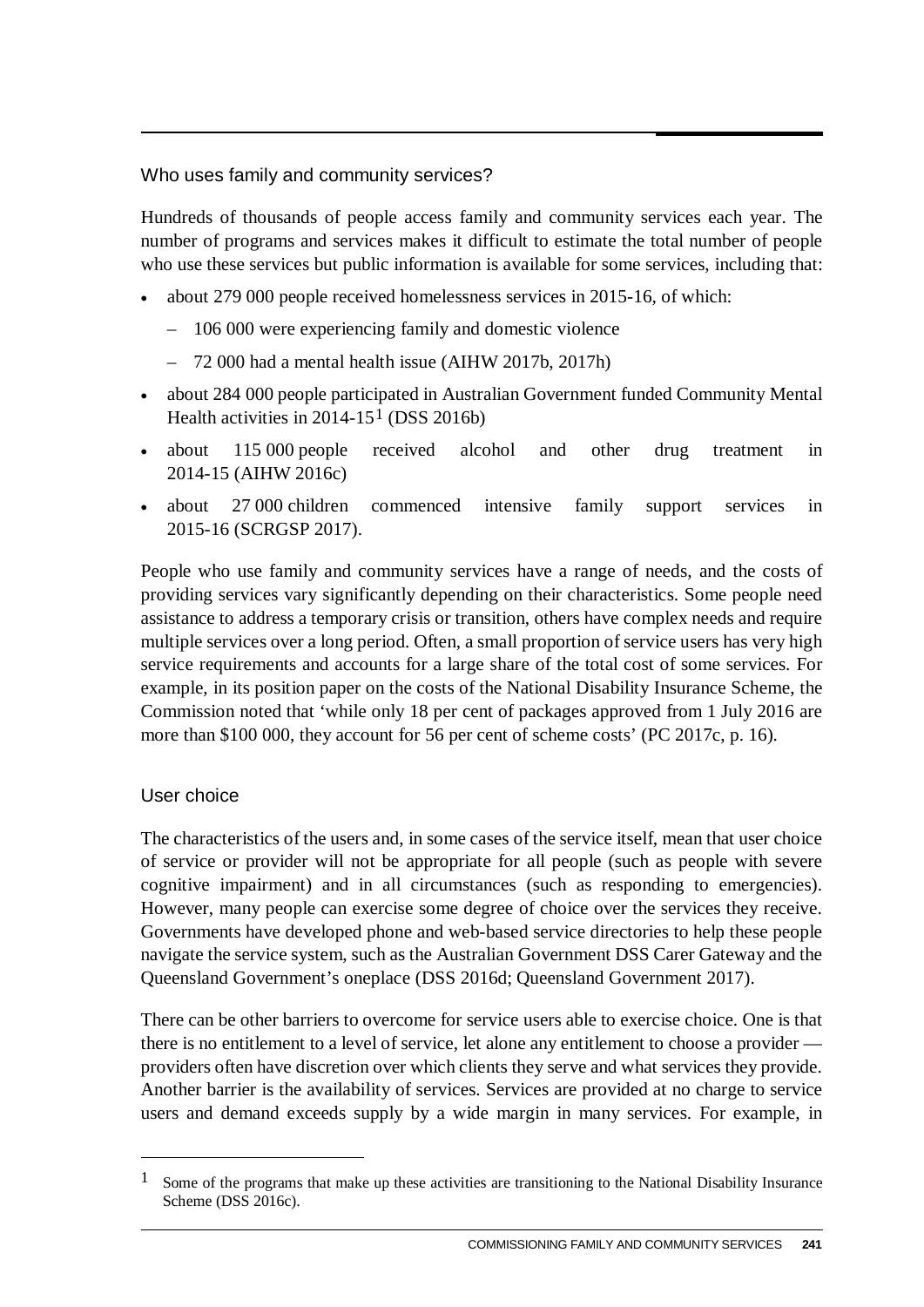2015-16 approximately 100 000 requests for specialist homelessness services were unable to be met (AIHW 2017i).

In some areas of family and community services (such as some carer support services) governments have taken steps to increase user choice. This is a positive step for the users of those services. However, family and community services are not well suited to the widespread introduction of greater user choice at this time. Instead, governments should focus on practical reforms to improve their stewardship of family and community services — the way they plan the system of services, select providers on behalf of users, and contract services so that users are at the centre of service provision.

# **8.2 Problems with the current arrangements**

There is considerable scope to improve family and community services across the five attributes of effective service provision identified in chapter 1. The Commission identified many problems with the sector in its 2010 report on the *Contribution of the Not-for-Profit Sector* (PC 2010), including:

- [that] governments are not making the most of the knowledge and expertise of NFPs when formulating policies and designing programs
- excessively short-term contracts
- tendering, contractual and reporting requirements that are disproportionate to the level of government funding and risk involved
- the sheer volume of contracts that community-based organisations have to manage.

The Community Services Industry Alliance (sub. 410, p. 8) stated that problems identified in that study have persisted, including: 'extensive reporting', 'short term heavy-handed contracts' and 'micro-management'. The following sections set out the main problems that the Commission identified in the sector. The Commission's recommendations to help address these problems are presented in section 8.3.

# **Better understanding the needs of the service user population**

Understanding the population and the services it needs is essential to making sound decisions about what services should be provided, where and to whom. This includes understanding the number of people that are facing hardships that could be addressed through family and community services, their characteristics, and the distribution of needs within the service user population — from straightforward, one-off assistance through to ongoing coordinated assistance.

Governments currently do not have the information they need to adequately understand the needs of the service user population. This lack of knowledge undermines governments' ability to plan services effectively and to prioritise between users. It contributes to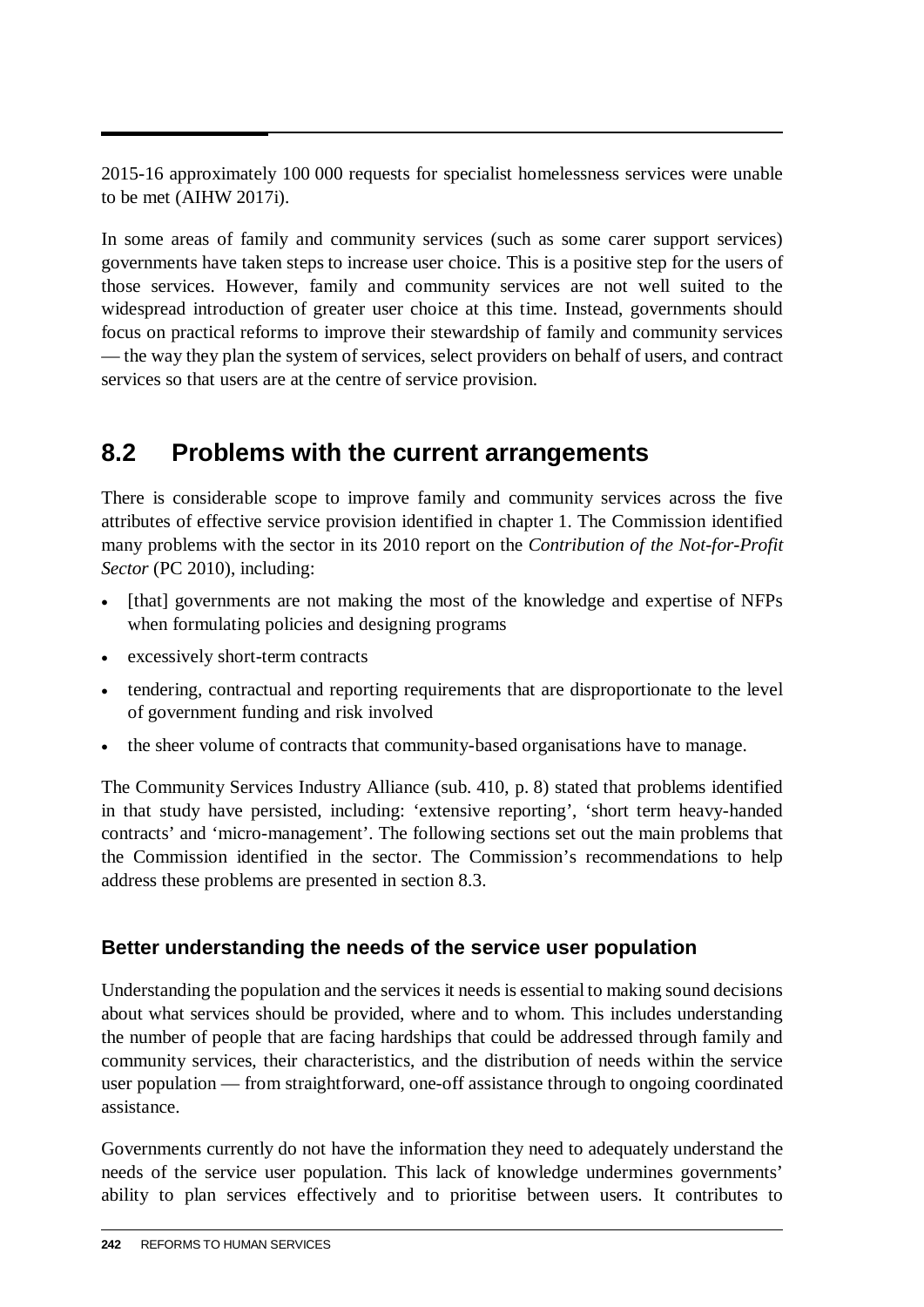duplication and uncoordinated service delivery that lead to inefficiencies and inequitable access, and are barriers to achieving the best outcomes for the largest number of people. Children's Ground (sub. DR562, p. 2) observed that the lack of systematic planning can have adverse effects on service users.

Complex economic and social disadvantage requires engaging with multiple government and non-government services to have needs met. People are required to 'share their story' with every new service and undertake additional assessments to meet strict criteria.

The effects of the lack of planning are magnified by Australia's federal system. Several different agencies across different levels of government are responsible for commissioning family and community services, but there is no process for coordination between them. For example, the Brotherhood of St Laurence (sub. 479, pp. 19–20) stated:

An incoherent patchwork of different funding priorities and commissioning arrangements creates barriers for providers, even those in the same service area, to develop closer working relationships, let alone integrate their service offers. A recent request for EOIs [expressions of interest] to deliver a new state government employment program nominated several sites, apparently unaware that the same locations were already served by another, almost identical, state-funded program.

#### **Processes to select providers**

Contestable selection processes can be an effective way to identify the providers that are best placed to achieve outcomes for service users. However, participants identified some shortcomings in selection processes.

#### Scheduling and length of tender rounds

Governments generally only allow four to six weeks for service providers to respond to selection processes. This is not long enough to develop a high-quality proposal, or for providers to formalise collaborative arrangements to take advantage of synergies. Several inquiry participants stated that the time available to submit tender applications can be a barrier to providers forming consortiums to jointly tender for contracts, and can undermine informal collaboration between service providers.

A key problem with the processes of the Going Home Staying Home (GHSH) reform of the NSW homelessness services sector, was the short period for tender proposals combined with an expectation of collaboration because the number of contracts being awarded was reduced. What occurred in some districts is that services located close together that had previously cooperated, put in competing tenders that led to a break-down in the relationships between the services. Arguably more time would have allowed these services to negotiate cooperative arrangements. Also, in cases where such arrangements were made, many of these were unstable because the short time-frames had not allowed organisation to form a sound basis for cooperation and resolution of differences. (Yfoundations, sub. DR497, p. 14)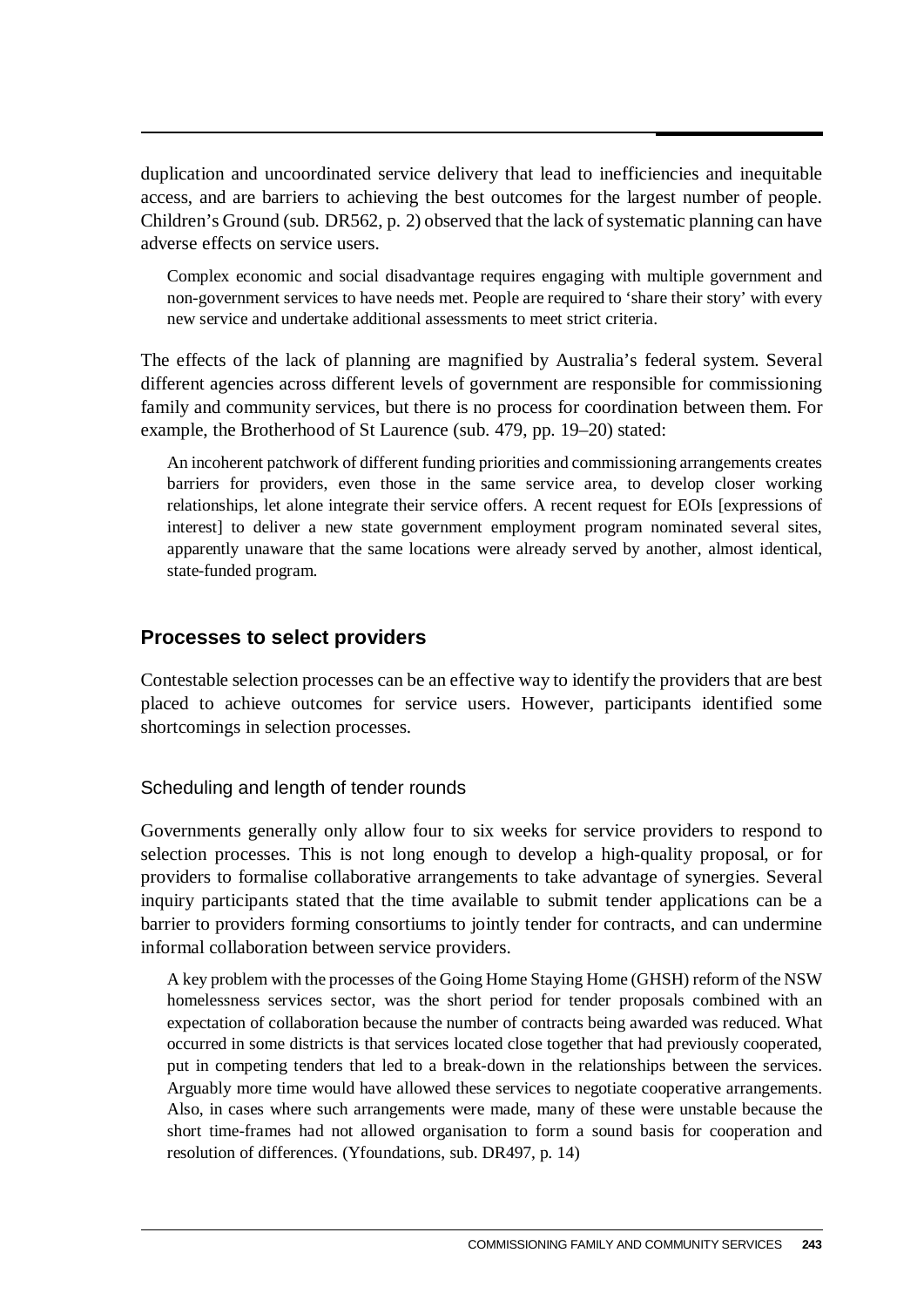Short application periods can also reduce the extent of contestability in family and community services commissioning processes. For example, Southern Youth and Family Services (sub. 234, p. 6) stated that smaller providers are 'more compromised by tight timeframes' than larger providers. Tender processes that inadvertently lock out smaller providers could undermine the benefits of contestability.

Problems with short tender application periods are compounded by a lack of accurate forward schedules of commissioning processes and tenders. Robert Kerr (sub. 2, attachment 1, p. 8) stated:

… time allowed for tendering is typically two to four weeks, which inhibits proposed program development. And the forward schedule of tenders is often incomplete or out of date.

#### Selection processes focus on the wrong things

Many participants argued that governments tend to focus on the cost of service delivery and the 'quality' of tender applications rather than the ability of providers to deliver outcomes for users. This creates incentives for service providers to direct their energies to a relevant but narrow issue (cost) and a more or less irrelevant issue (tender preparation), rather than focusing on achieving outcomes for service users (and demonstrating that they are able to achieve outcomes).

Over recent years, the need for more professional tender writing has led to increased investment in submission preparation. Greater competition runs the real risk of this being taken to an even higher and more costly level. And that doesn't necessarily lead to more effective outcomes, just fancier, more detailed and more expensive tender submissions. (CEWA, sub. 403, p. 3)

When the government is the customer, a well presented and well thought through funding application or tender counts for much more than years of success in delivering real outcomes within communities. This kind of market encourages more investment in consultancy firms to write funding applications. It does not encourage increased investment in services improvement to achieve better outcomes. (CCA, sub. 193, p. 4)

Some inquiry participants suggested that smaller providers are disadvantaged by current commissioning practices, and that processes that favour larger organisations can threaten the survival of smaller providers and reduce diversity.

The aim of government should be to maintain the diversity of expertise that exists in the sector. Unfortunately there is a tendency of large government departments to prefer working with large not-for-profits. (Yfoundations, sub. 438, p. 5)

The [WA Department for Child Protection and Family Support] has observed that competitive tender processes can have smaller organisations experience difficulties competing for funding, leading to mergers with larger organisations. This has reduced options for service provision. (WA CPFS, sub. PFR386, p. 4)

The Commission notes these concerns and agrees that commissioning practices should not unreasonably disadvantage smaller (or larger) providers. It is important, however, that governments' primary focus is on ensuring the effectiveness of the services that are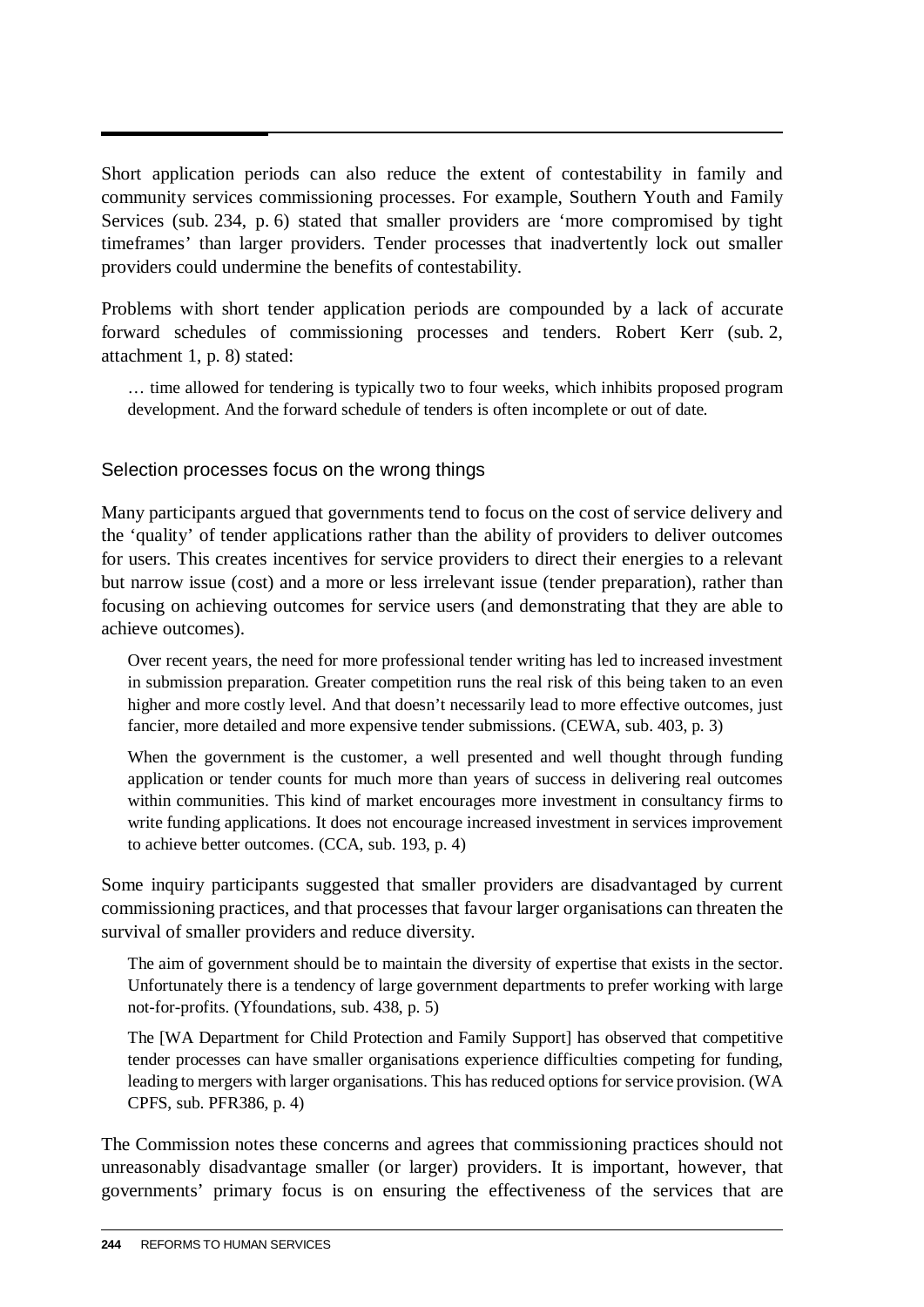delivered. Diversity should be supported where it contributes to improved outcomes but not for its own sake.

#### **Performance frameworks**

Government systems for collecting and harnessing information on 'what works' (and does not work) to achieve outcomes for service users remain underdeveloped. The lack of evidence is an impediment to planning the service system to achieve efficient resource allocation and selecting the best service providers to deliver quality services to people experiencing hardship. Where governments have collected evidence for performance monitoring and accountability, they have tended to focus on inputs and (in some cases) outputs, rather than outcomes for service users.

#### **Contract management practices**

#### Contract lengths

Contract end dates create certainty for governments and service providers. They also give governments opportunities to 'test' the market at regular intervals to ensure that they are getting the best possible services. However, current contract lengths (which typically default to three years or less) are too short. Three-year contracts do not give service providers adequate funding stability. Short-term contracts can also be detrimental to service users because service providers spend too much time seeking short-term funding, which is a costly distraction from delivering and improving services. Short contracts can be an impediment to service providers developing stable relationships with service users, hindering service provision and the achievement of outcomes for users. The lack of certainty inhibits planning, collaboration between service providers, innovation and staff retention (box 8.3).

#### Box 8.3 **Participants' views on contract lengths**

The practice of short-term contracts means that providers operate in a climate of constant uncertainty. Precarious funding militates against collaboration by making providers disinclined to invest scarce time and resources in the effort required to build networks and learn new ways of working. (BSL, sub. 479, p. 19)

… organisations delivering human services need longer-term secure funding, as the current short-term funding model has deleterious effects on service providers' capacity to plan for and provide community services. (St Vincent de Paul Society National Council, sub. 285, p. 25)

Presently, organisations have little incentive to invest in training and skill development or create career opportunities for their staff as they have little certainty about future funding. This model hampers innovation, and the trial of new strategies and approaches. (ASU, sub. 480, p. 3)

Our main concern here is around funding levels, limited contract terms and their inflexibility. Ultimately, these factors create uncertainty for not-for-profit providers, stifle innovation within the sector, and hinder service provision and outcomes. (JSS, sub. PFR336, p. 13)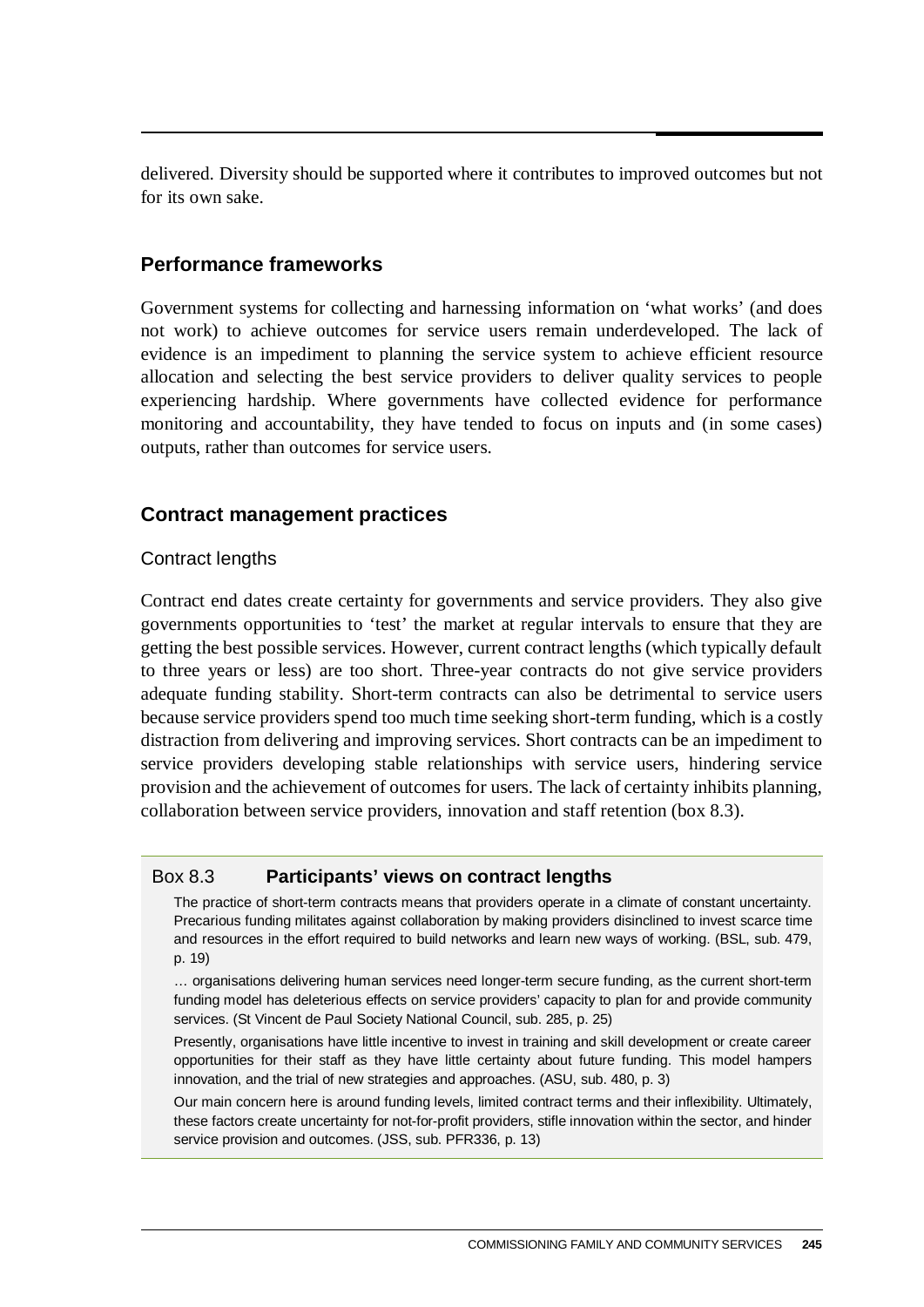A related problem is that governments often renew contracts at very late notice. Uncertainty about whether funding will be renewed affects providers' ability to attract and retain staff, which in turn can negatively affect service users.

Without knowledge of future funding streams, or even whether they will be delivering the same services in the next year services cannot plan for the future, reposition their organisations within the sector, or make large financial commitments. This restricts innovation. It further leads to difficulties in attracting and retaining the best employees, who may be drawn to the employment security of contracts of greater duration than 12 months, or who may seek new employment opportunities due to the fact that their existing contract is due for expiry and funding renewal has yet to be announced. (Council to Homeless Persons, sub. 434, p. 12)

#### Inflexible contract management

Excessively prescriptive contracts constrain the capacity for providers to respond to the needs of users and are a barrier to achieving the benefits of contestability. For example, the St Vincent de Paul Society National Council (sub. 285, p. 24) stated:

Prescriptive and inflexible contracts are often administratively onerous, resulting in staff spending a disproportionate amount of their time managing reporting systems rather than delivering services. For smaller organisations, these effects can be particularly acute, diverting resources that would otherwise be used in responding to community needs.

#### Funding is not aligned to the efficient costs of service provision

The costs of achieving outcomes for service users vary across different service needs, user populations, and according to location and the scale of provision. Participants identified service areas where government funding does not always align to the costs of service delivery.

Current funding models for SHS [specialist homelessness services] are based on metropolitan assumptions, and fail to account for the significant time and travel costs associated with providing support services to regional and rural areas. (CHP, sub. 434 p. 6)

A significant and central problem for the community-managed mental health sector with the application of a market-based approach through the NDIS [National Disability Insurance Scheme], has been fitting complex psychosocial support into a price structure that provides a 'general' or efficient price, which has seen the sector not able to provide complex supports within this structure. The costs of service delivery are going to be different dependent on the individual and this will raise the same issues being experienced with the NDIS. (CMHA, sub. DR498, p. 4)

Funding arrangements can constrain a provider's ability to invest and undertake other activities associated with service improvement.

The delivery of quality outcomes for service users is dependent on providers being able to invest in quality management mechanisms. Pricing for disability services have failed to incorporate activities such as performance monitoring, quality assurance, continuous improvement and workforce training, development and planning. (CSIA, sub. 410, p. 8)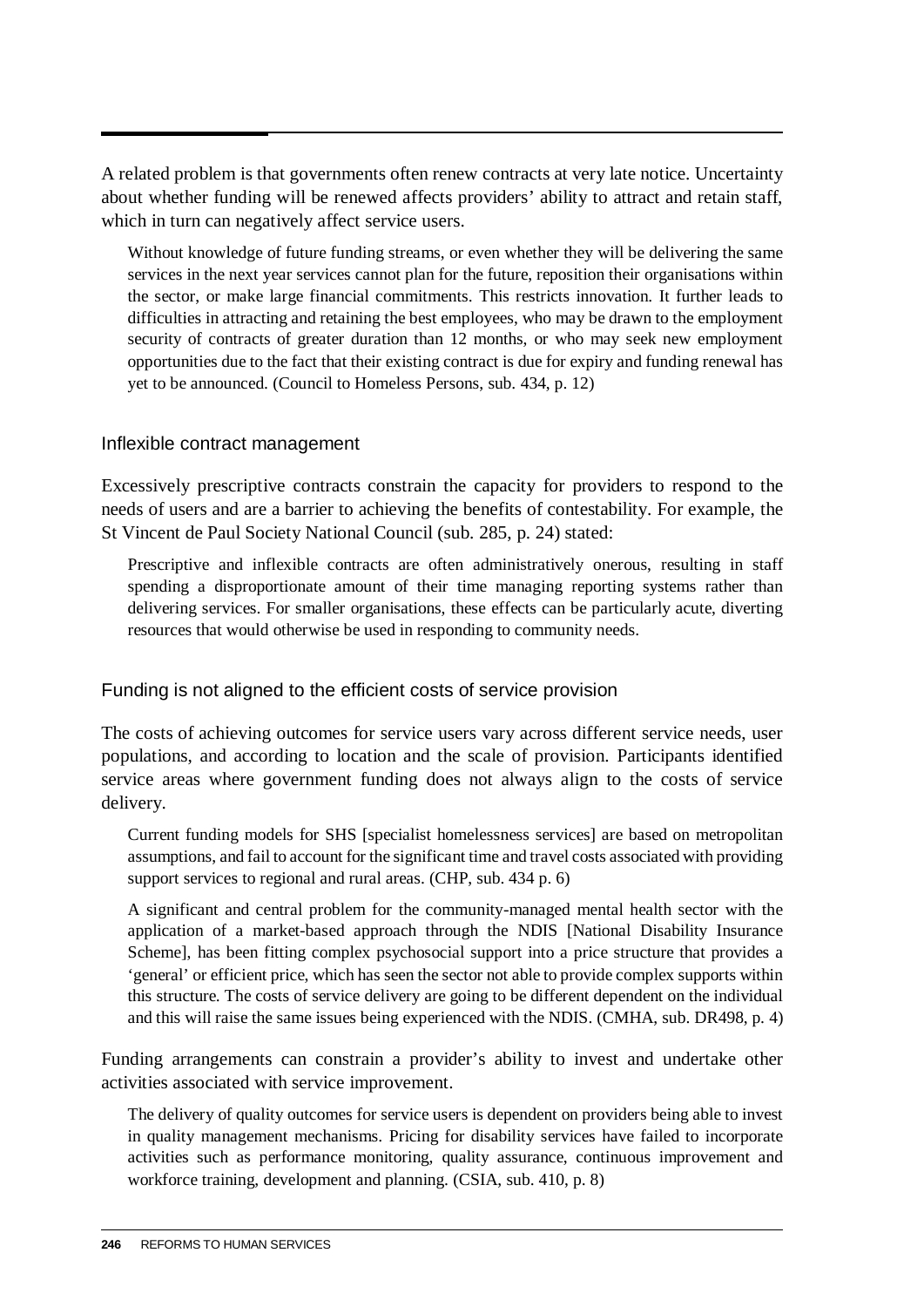Funding levels can also influence service providers' behaviour in ways that reduce service effectiveness. Service providers have incentives to 'cherry pick' clients who are relatively low cost if funding does not cover the efficient costs of providing services to high-needs clients.

## **Governments' approach to risk management**

Currently, governments' approach to risk management in family and community services involves using prescriptive contract terms to manage the risks to government (such as the risk of cost overruns and the risk of governments being blamed for catastrophic failures in services). Managing risks through prescriptive contracts can achieve security for governments, but it can come at a cost — service provision that does not focus on the need to achieve outcomes for service users.

Sturgess (2017) stated that there is a culture of risk aversion among public servants that is driven by governments' audit-focused approach to accountability. Although the Sturgess paper was based on research into government procurement practices in the United Kingdom, inquiry participants agreed that risk aversion in government is an issue in Australia. For example, the Community Council for Australia stated that 'governments and their officials see control as protection against risk' (sub. DR585, p. 11). Children's Ground (sub. DR562, p. 2) stated:

Political cycles means that governments are reluctant to create change, even when they recognise things are not improving, due to the risk of media attention.

Governments' risk aversion feeds into selection processes and contract management, and constrains innovation that would improve service quality and efficiency. For example, the Bridge Youth Service et al. (sub. DR576, p. 4) stated:

The increase in quality standards covering similar issues, particularly in relation to governance, management and appropriate financial supervision, has generated an increase in separate, independent review cycles. The result for agencies like ours is multiple often duplicative reviews, which do little to improve the quality of the service our clients receive.

Ultimately, risk averse attitudes that are expressed through prescriptive contract terms have the effect of passing on risks to service providers and service users, who are usually less well placed to manage them.

# **8.3 Reform directions**

Although service providers have achieved positive outcomes for many Australians facing hardship, the family and community services system as a whole has developed in an ad-hoc way. This inquiry presents an opportunity to re-set the system with an overarching plan to achieve better outcomes for service users. Turning the system around to put the focus on the people who use the services will require cultural change across all levels of government.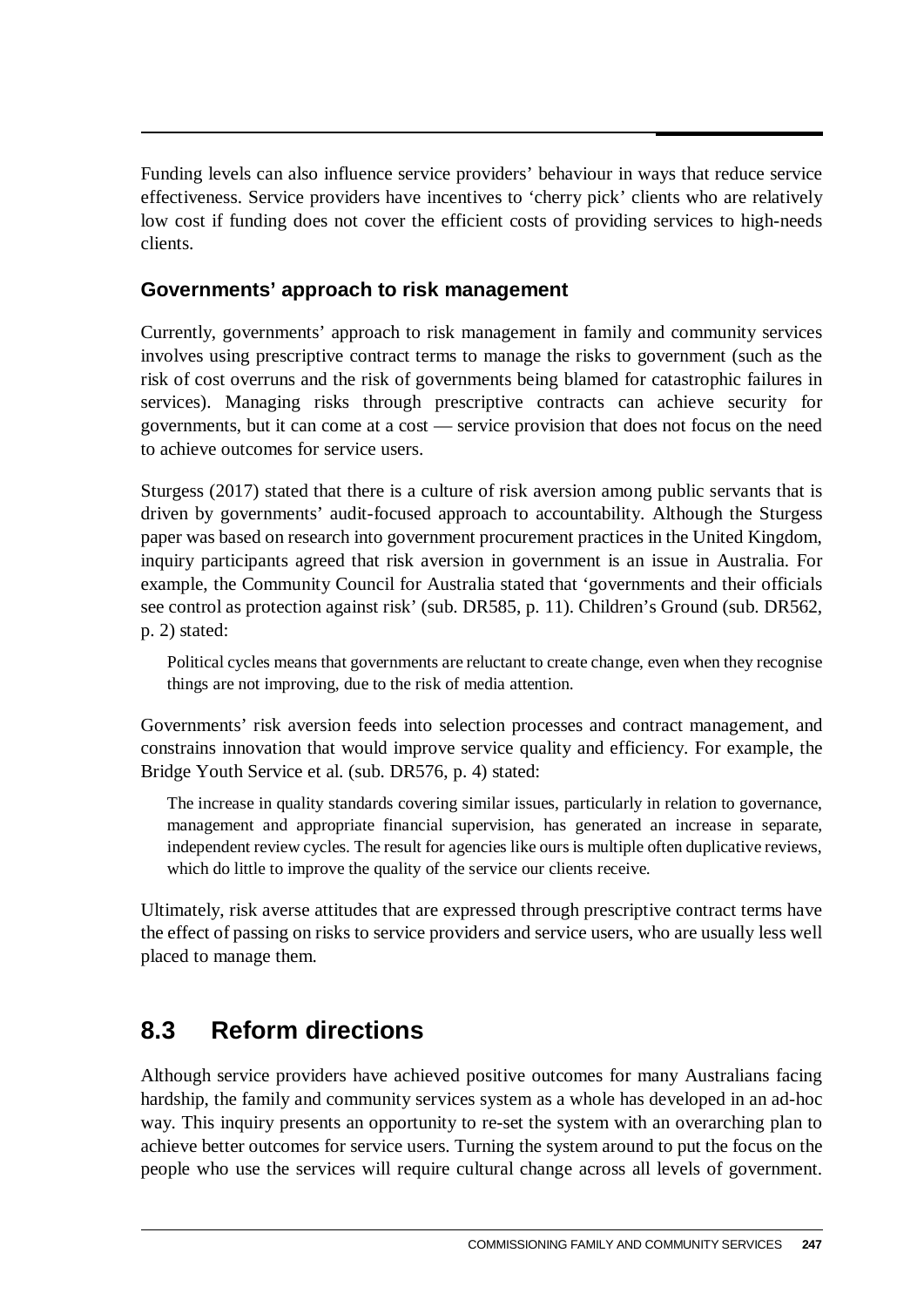Governments can begin the journey with some practical changes across all stages of the commissioning cycle (figure 8.2).





## **Better understanding the needs of the service user population**

To put service users at the centre of commissioning family and community services, governments need to build on existing initiatives and data to understand the service user population and the existing service providers, set clear objectives and plan to coordinate services.

#### Identifying the service user population and its needs

Governments need to understand the population and its service needs in order to make decisions about what services should be provided, where, and to whom. This includes understanding the number of people that need a service, their characteristics and service needs and the distribution of needs within the service user population (from straightforward, one-off assistance through to ongoing coordinated assistance).

New data and analytical techniques are opening up possibilities for better population analysis. The analysis underpinning the Australian Government's Priority Investment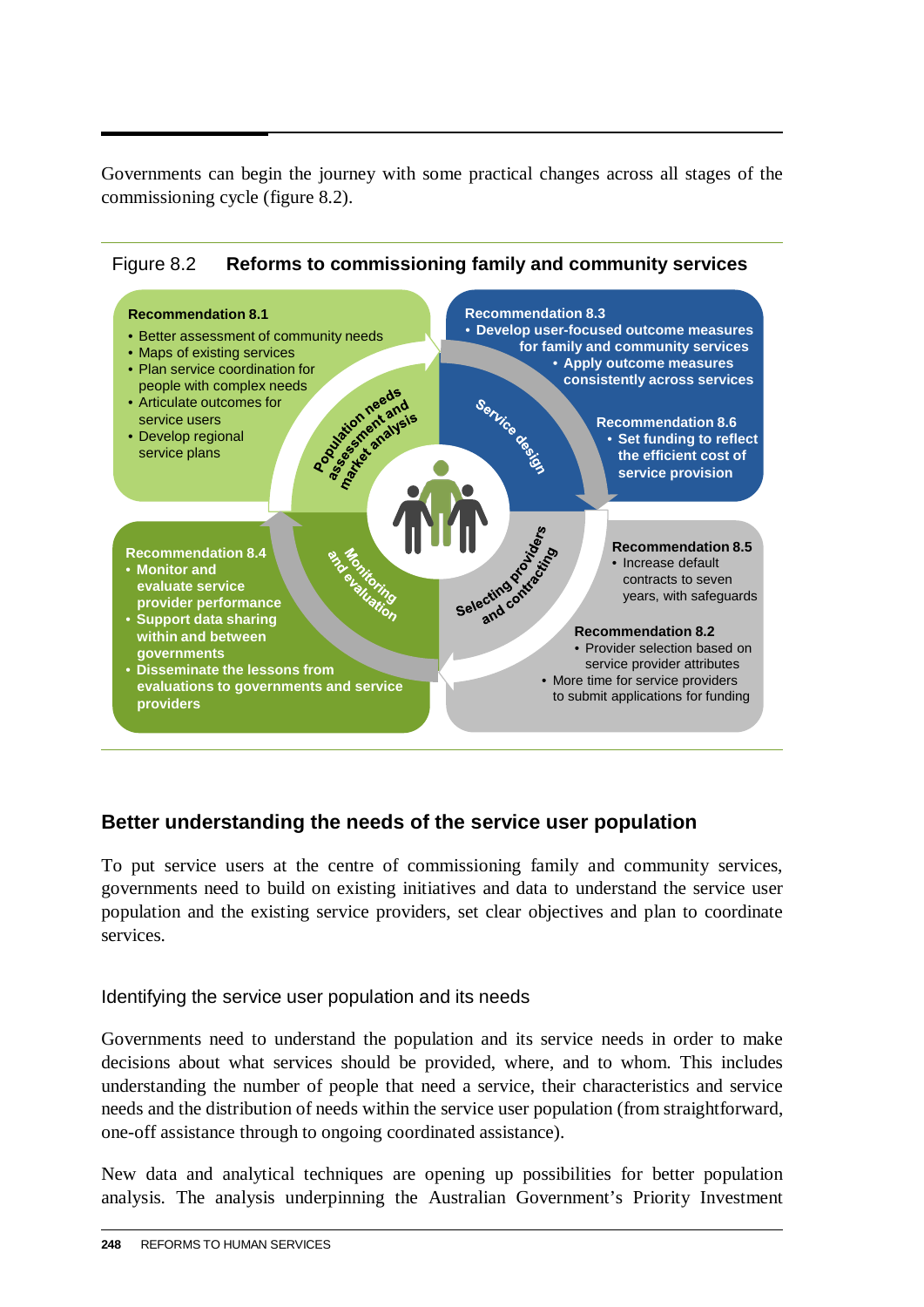Approach to Welfare provides one example where a more detailed understanding of the level and intensity of need across the community as whole, and in particular regions and cohorts, can provide a basis for targeting investment in family and community services. The actuarial analysis that was undertaken for the Approach identified the characteristics of people who are likely to have a high reliance on welfare payments across their lives (DSS 2016a). Some participants agreed that better population analysis has promise for family and community services.

Better information on population or cohort coverage and service outcomes is equally important to both improve service access and to enable services to best meet the needs of cohorts and communities. (WACOSS, sub. DR583, p. 6)

There is significant evidence that many identifiable cohorts amongst those experiencing homelessness are both currently underserviced compared to their needs, and at a greatly increased risk of experiencing homelessness in the future (and into the long-term). Appropriately designed 'investment approaches' developed in line with consumers' expressed needs, could improve outcomes for service users as well as deliver cost savings into the future, and are worth exploring. (CHP, sub. 434, p. 9)

The NSW Government is using an investment approach to improve the out-of-home care system in its Their Futures Matter reforms. It stated:

The investment approach ensures that effort and funding is focused on providing services which have the greatest social return as well as promoting a cost-effective system. (NSW FACS, sub. 484, p. 12)

Other participants stressed that service providers and other community stakeholders have insights that are not evident from population-level data. The Australian Association of Social Workers stated that ground-level experience is crucial to identifying emerging needs.

Our members' experience is that the exact nature of the community service needed in a location cannot be deduced from demographic data in the same way that need for physical infrastructure can. In the case of services such as schools, there is a clear relationship between the age of a population and the number of schools it will require. By contrast, there is not the same clear relationship with the type of community support services that those children, young people and their families will require. For example, in the instance of housing stress among older single women, the social workers identified this need only through empathic and detailed discussion with women presenting with other needs, such as anxiety and stress, and only after a trusting relationship had been established. The underlying pattern emerged during staff meetings and was confirmed by detailed interrogation of data collected by local government. (sub. DR557, pp. 5–6)

Population analysis, coupled with on-the-ground evidence drawn from service providers and others with local experience or an understanding of particular cohorts, could be used to build a detailed picture of the needs of people experiencing hardship. It could also be used to underpin stronger service design and planning, particularly for people with complex needs who require multiple services on an ongoing basis.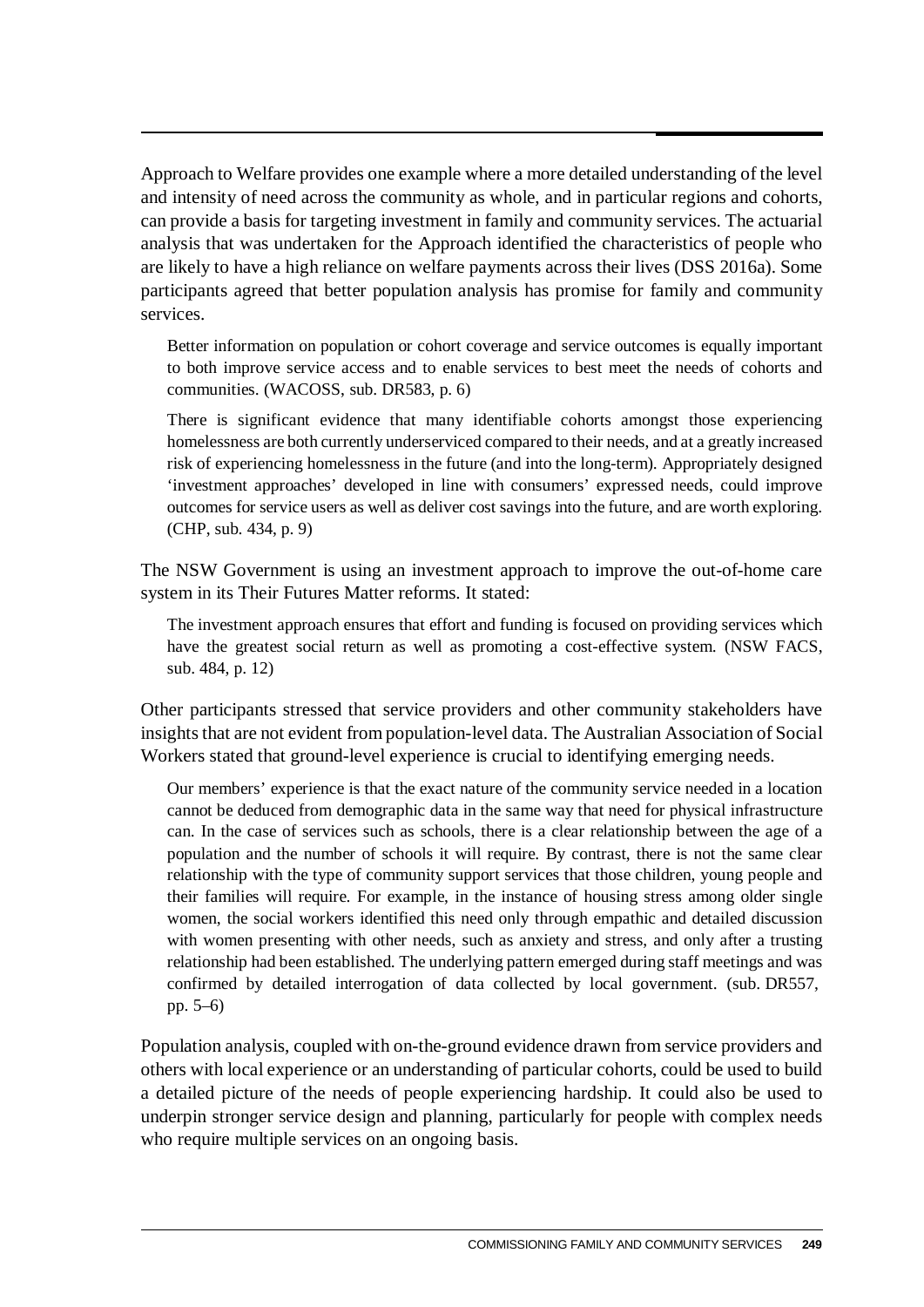In addition to improving their population-level evidence base, the Commission is recommending that governments work more closely with service providers to build a more detailed picture of the needs of people experiencing hardship. Effective commissioning and stewardship would also involve consultation with other stakeholders, such as local governments, as suggested by the City of Whittlesea (sub. DR519) and Haven Home Safe (sub. DR598).

#### Identifying service providers and service gaps

Governments need to understand the service provider population to identify gaps and duplication in service provision, and to inform planning for service coordination. Currently governments collect information on existing services, but in an uncoordinated, duplicative and irregular fashion (Southern Youth and Family Services, sub. DR555; The Bridge Youth Service et al., sub. DR576; WACOSS, sub. DR583).

NFP organisations currently collate information about family and community services. For example, Infoxchange manages the Service Seeker directory, which is a searchable directory of social services across Australia, including maps of services in a specified area (Infoxchange nd). WACOSS pointed to an example of using online technology to facilitate timely and comprehensive information collection.

WACOSS has developed a simple, intuitive and accessible interactive directory for emergency relief services that enables service providers to take control of updating their own data. Building on this system it is possible to provide a comprehensive, self-sustaining accessible and up-to-date online directory of the social services to support professional referrers, individuals and families to navigate our complex service system. (sub. DR583, p. 5)

Governments should improve their coordination of data collection and collate and publish maps of existing services.

#### Articulating user-focused outcomes

The way governments define the outcomes they are trying to achieve sets the parameters for the relationship between service providers and governments.

Governments that commission family and community services typically define outcomes for specific funding programs. This program-oriented approach is not consistent with a focus on service users. The system would be more effective in achieving outcomes for service users if governments developed cross-program outcomes frameworks that articulate outcomes at all levels — service user, service provider and program (figure 8.3) — and can be used to track changes in wellbeing at an individual level consistently across services. Family Life (sub. 57, p. 2) captured this in its submission:

Outcomes must be clearly articulated in meaningful terms of improvements and changes for the intended beneficiaries of public policy, whether these beneficiaries are individuals, a particular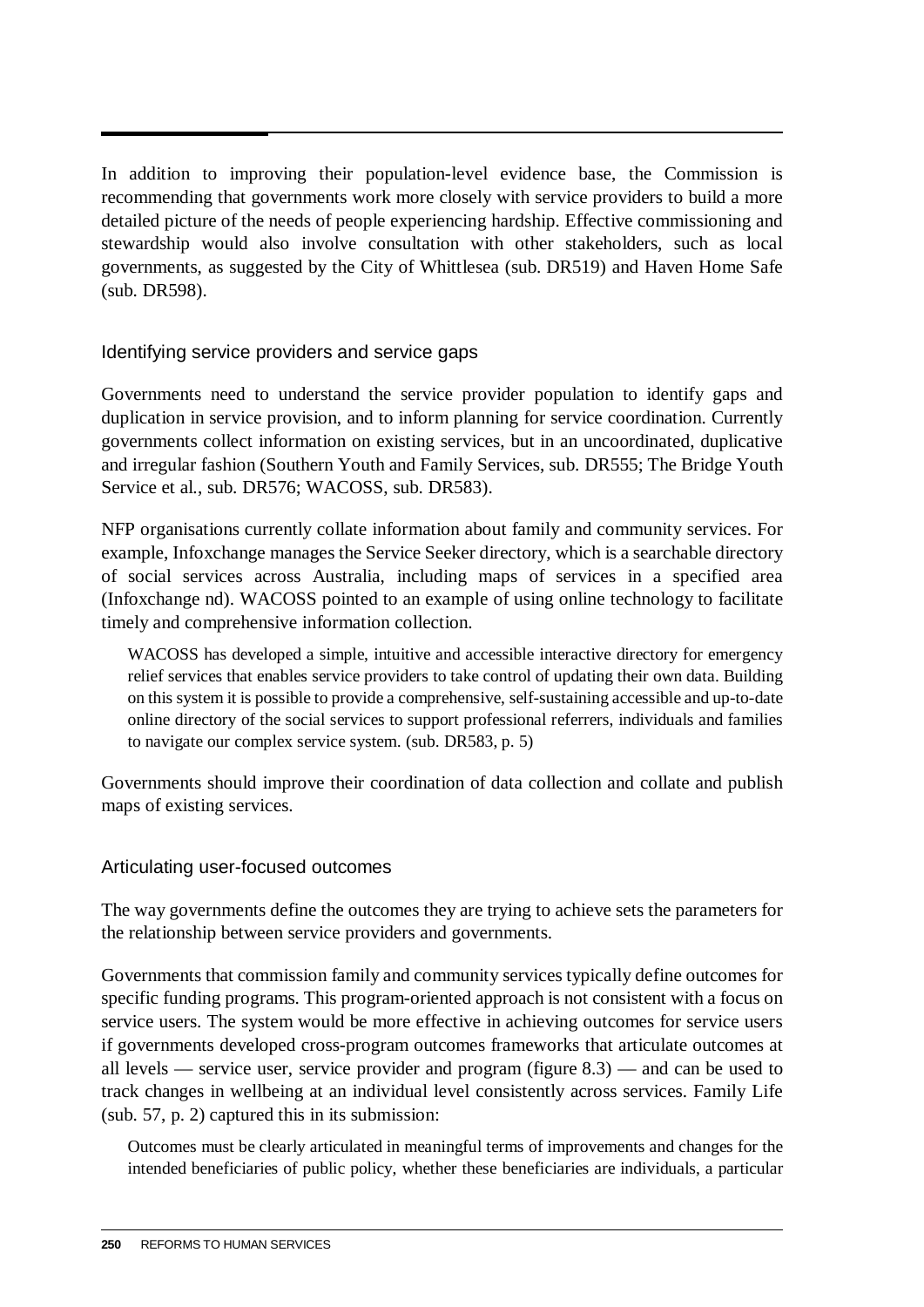group of citizens, or communities and the broader society. We need to be clear about our goals, set outcome targets and measures for tracking our performance towards those outcomes.



#### Planning for coordinated services

More effective service coordination could contribute to better outcomes for people with complex needs who can otherwise be at risk of 'falling through the cracks' of a service system that is not set up to provide comprehensive, coordinated and ongoing support. Coordination can also reduce the waste associated with duplication. Governments need to ensure that the right mix of services are provided to meet the needs of the community and must also establish mechanisms for service coordination. This will require action on two fronts. First, governments should invest more in planning for services to meet the needs of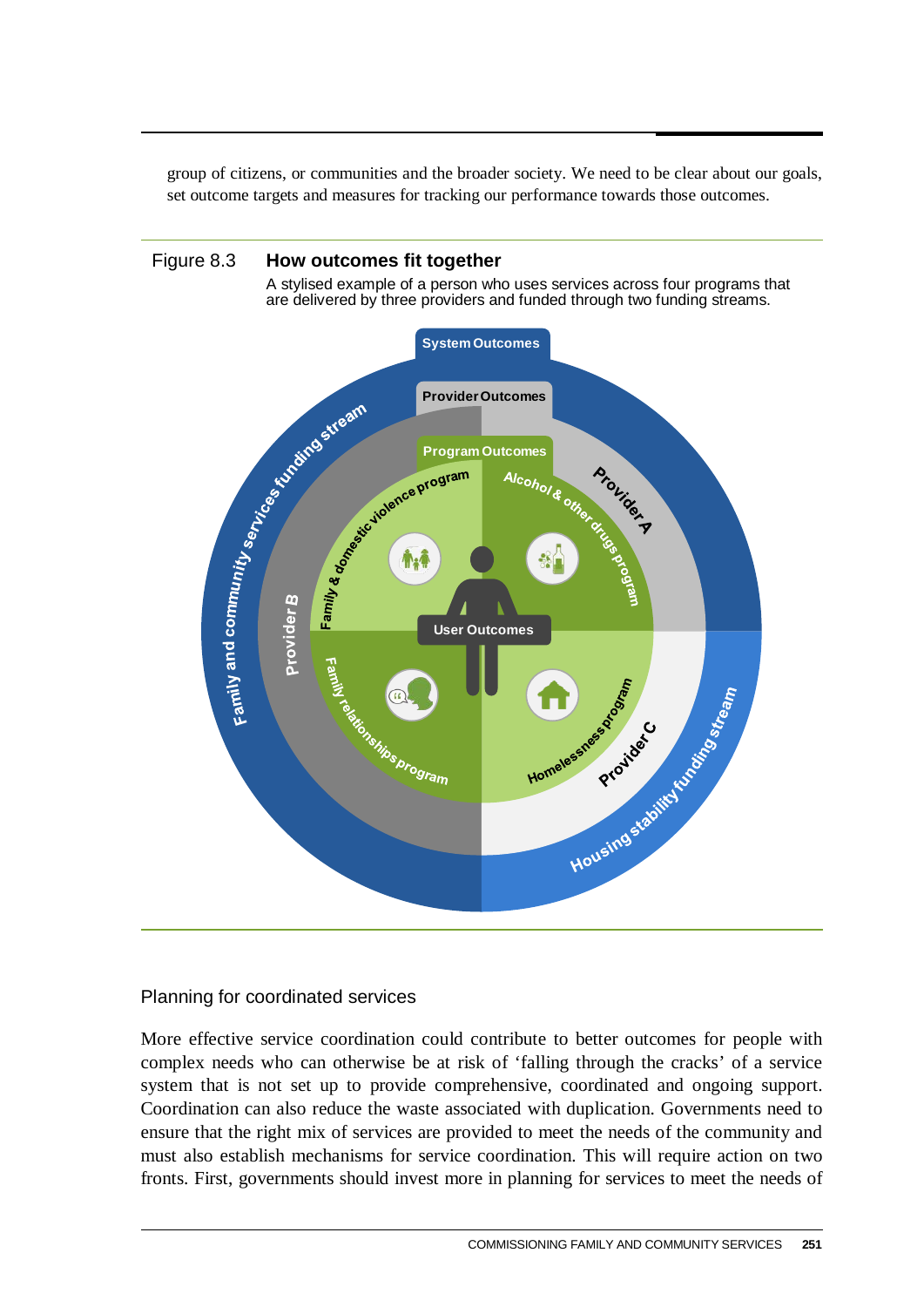people who need multiple, ongoing coordinated services. Upfront investment in service planning could significantly improve outcomes for people with complex needs, and could also lead to medium-term savings for governments through greater efficiency in service provision.

Second, the Australian, State and Territory Governments should work together to establish mechanisms for service coordination. One option would be to allocate responsibility for service coordination to dedicated regional bodies. This already occurs to a limited extent in some family and community services.

- Primary Health Networks have a role in commissioning 'services within the community mental health sector (which is part of the family and community services sector)' (MIFA, sub. DR549, p. 3).
- Mallee Track Health and Community Service (sub. DR499) described the 'multipurpose service model' in aged care services, which involves pooling funds for services and building on the skills of existing workers to overcome skills shortages.
- WACOSS (sub. DR583, p. 3) stated that regional planning, coordination and service integration might be assisted by 'the development of Strategic Regional Advisory Councils in Kimberley and Pilbara, and engagement of local community services with regional human service managers in District Leadership Groups to facilitate a collaborative approach to regional services'.
- The Communities for Children program coordinates targeted interventions for children up to five years old in 45 regions. In each region, a non-government organisation is funded as a 'facilitating partner' to establish committees and 'oversee the development of community strategic plans and annual service delivery plans' (Muir et al. 2010, p. 35). Service providers are funded to undertake the activities specified in the community plans. The Benevolent Society (sub. 457, p. 8) stated that the Communities for Children program 'provides a good model for effective service coordination'.

These place-based approaches to service planning, commissioning and delivery hold significant promise. However, there is no single model or approach that is clearly suitable to be rolled out across all family and community services throughout the country (the Commission has reached a similar conclusion for service delivery in remote Indigenous communities, discussed in chapter 9). An alternative is for existing State and Territory Government departments to take responsibility for developing regional service plans, with the Australian Government using these plans to inform its own funding decisions. This approach could be lower cost than establishing new bodies, and may impose less of a burden on service providers.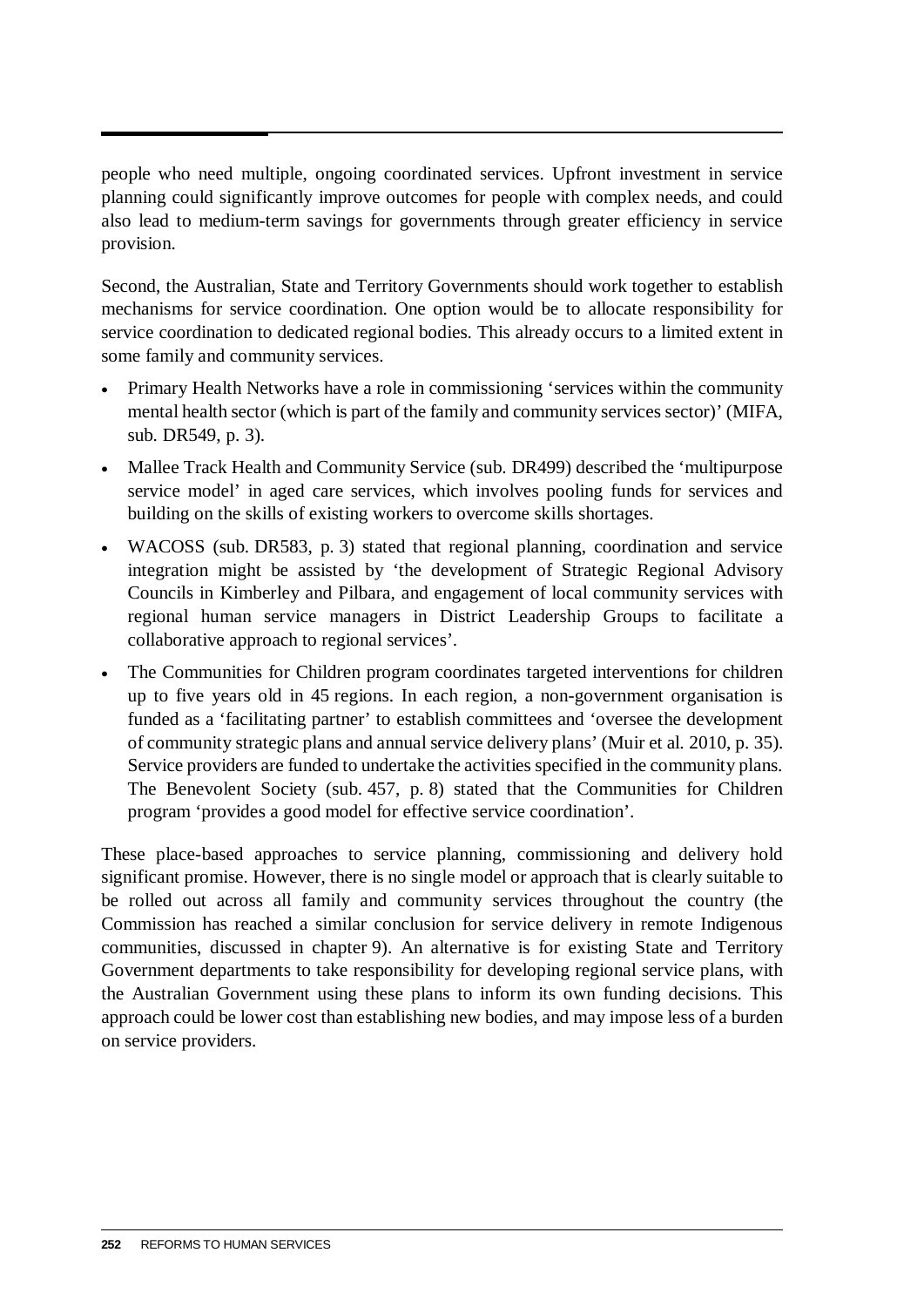#### RECOMMENDATION 8.1

The Australian, State and Territory Governments should build on existing initiatives and data to:

- analyse the characteristics and needs of the service user population to assist with system and program design and targeting
- develop and publish data-driven maps of existing family and community services
- identify outcomes for family and community services that articulate the improvements in service users' overall wellbeing that governments are seeking to contribute to through service provision
- develop plans to coordinate services for people who have complex needs
- develop and publish regional service plans to address the needs of people experiencing hardship.

These actions will require ongoing commitment from governments, working in consultation with service users and service providers.

#### **Processes for selecting service providers**

Governments need to adjust selection processes to ensure that service providers have enough time to develop and submit their proposals, including developing joint ventures where appropriate. Governments should also develop a better understanding of how the attributes of service providers are related to achieving outcomes for service users, in order to select the mix of providers best suited to delivering the user outcomes they seek.

#### Scheduling and length of tender rounds

Governments should provide greater certainty about when tenders will be sought by publishing a rolling schedule of upcoming tenders over (at least) the next twelve months. This should be relatively straightforward for existing contracts that have a defined end date. For new programs, governments might occasionally need to slow down the roll-out in order to provide opportunities for providers to develop applications. In the Commission's view, this is a worthwhile trade-off overall, although there could be limited circumstances when urgency means that contracts are awarded at shorter notice.

Once tenders are open, the appropriate length of time to allow for tender applications would depend on the characteristics of each contract. Some inquiry participants commented on past tender processes that they considered too short.

The 2014 DSS tender round was open for five weeks. Southern Youth and Family Services stated that the tender round 'provided for a stressful, short time-framed and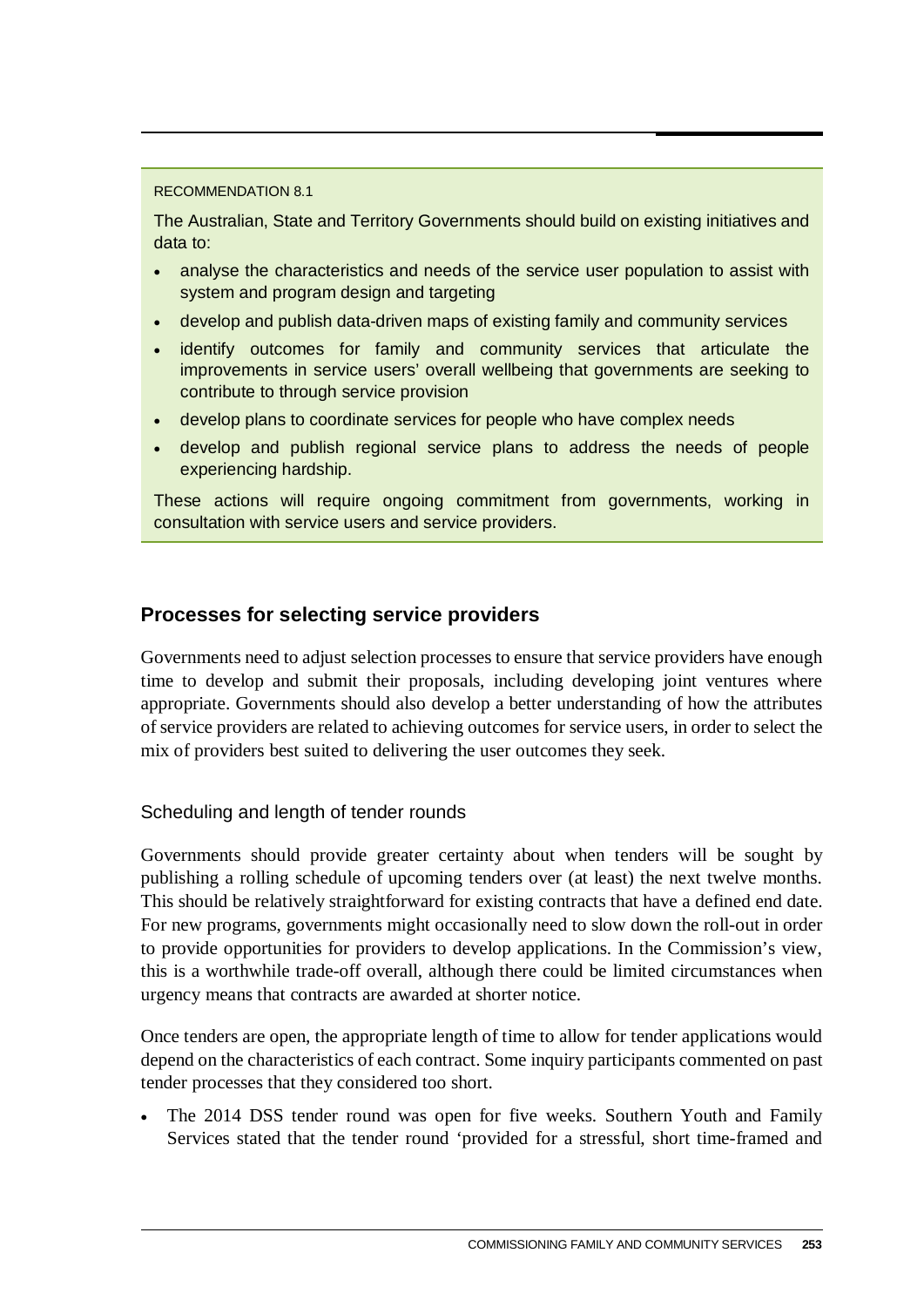confusing application process' (sub. 234, p. 7). Anglicare Australia stated that the tender process was rushed and extremely costly for service providers (sub. 445).

• The NSW Government's 'Going Home Staying Home' tender process opened on 27 November 2013 and closed on 7 February 2014 — a period of about ten weeks, including the Christmas period (KPMG 2015). As noted above, Yfoundations (and other inquiry participants) were critical of the tender approach for the reforms.

Tender periods for complex family and community services should be longer than the current normal practice. The Commonwealth Procurement Rules specify a minimum period of 25 days for potential suppliers to lodge submissions (Department of Finance 2017). This period may be adequate for tendering simple services in well-developed markets, but will not elicit the type of well-considered (and often collaborative) proposals needed to improve service effectiveness in family and community services. For these services, a default minimum period of three months would be more appropriate. Governments should also notify providers of the outcome in a timely manner ahead of the commencement of the contract and allow enough time for transition when new providers are selected.

A further positive step would be to coordinate the timing of tenders so that contracts for related services were open simultaneously. For example, governments could agree to open all tenders for family support services in a region at the same time and hold them open for long enough to facilitate consortium bids by local providers.

#### Selecting providers based on their attributes

The ability of a service provider to deliver outcomes is related to its attributes, including the provider's past performance, size, connection to the local community and governance arrangements. As noted in chapter 2, organisation type — such as whether a provider is for-profit, NFP or a mutual enterprise — is not in itself a good guide to a provider's capacity to achieve outcomes for service users. Many inquiry participants disagreed and argued against any involvement of for-profit organisations in family and community services. Some participants objected to service providers making profits from delivering services to people experiencing hardship (for example, Australian Services Union, sub. DR575; Illawarra Forum Inc., sub. DR550; SYFS, sub. DR555). Others argued that for-profit providers are not able to achieve the wider community benefits associated with volunteerism and pursuit of a broader 'mission' (for example, FRSA, sub. DR554).

The Commission agrees that different organisational forms have different capabilities and underlying motivations and this can influence their alignment with governments' objectives and their operational capabilities. In some situations, one organisational form may be better able to deliver outcomes than another. However, this does not mean that one organisational form should always be preferred. Different organisations should be evaluated on a case-by-case basis and there is no justification for a blanket ban on any type of service provider.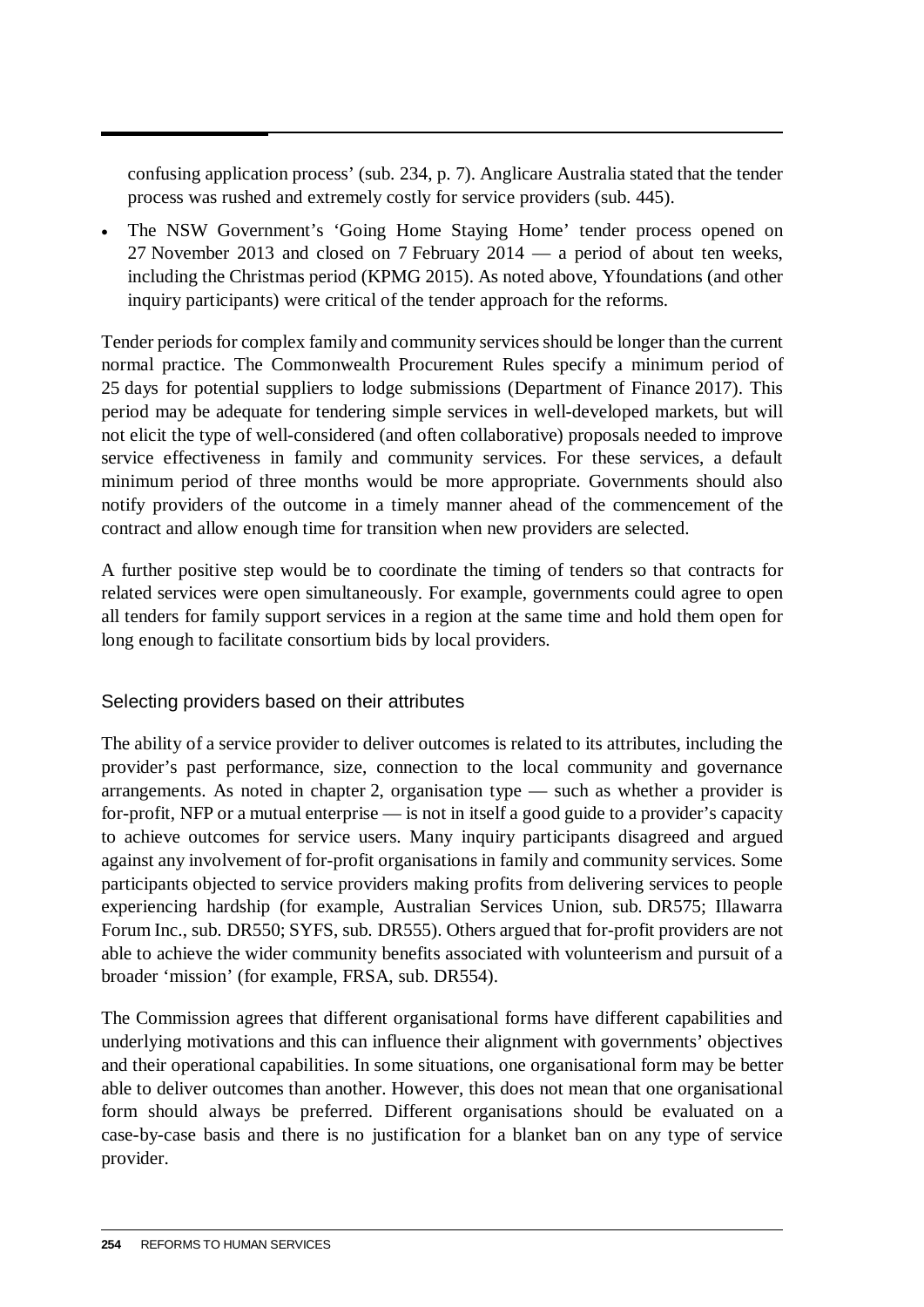#### RECOMMENDATION 8.2

To improve processes used to tender family and community services, the Australian, State and Territory Governments should:

- publish a rolling schedule of upcoming tenders over (at least) the next twelve months
- allow sufficient time (a default of three months) for providers to prepare considered responses, including the development of integrated bids across related services
- notify providers of the outcome of tender processes in a timely manner
- design selection criteria that focus on the ability of service providers to improve outcomes for service users
- not discriminate on the basis of organisational type (for-profit, not-for-profit and mutual for example).

### **Performance frameworks**

Governments should develop and apply performance frameworks that are focused on service users and outcomes. They should also strengthen program evaluation and build a learning system for family and community services.

#### Outcomes measures and outcomes frameworks

Measuring service users' outcomes is the foundation of any performance framework in a user-focused system (CSIA, sub. PFR395; UnitingCare Australia, sub. PFR313). Outcome measures are data that quantify how activities contribute to user outcomes (chapter 2). An outcomes framework identifies the outcome measures that are chosen for each outcome and how the data are to be collected.

One example is the DSS Data Exchange Framework (DEX). DSS collects data on outcome measuresthat are reported by providers, through user surveys and are collected from research and government datasets. Data on individuals are linked (using a 'statistical linkage key') within the DEX across services, providers and over time. DEX data can also be linked with other government datasets (DSS 2014).

The DEX outcomes framework is based on measuring changes to user wellbeing over time. For example, consider the case of a person seeking assistance with homelessness. Suppose at the beginning of the period, the service provider reports that a user's circumstances align with score 1 for the housing domain, 'significant negative impact of poor housing on independence, participation and wellbeing', and score 2 for the behaviours goal domain. At the end of the case, the provider may report that the user's wellbeing aligns with score 3, 'progress towards housing stability', and score 4, 'moderate progress to date in achieving behaviour goals' (DSS 2014, pp. 25–27). These scores can be used to assess the effectiveness of services for individual service users, cohorts, locations or entire programs.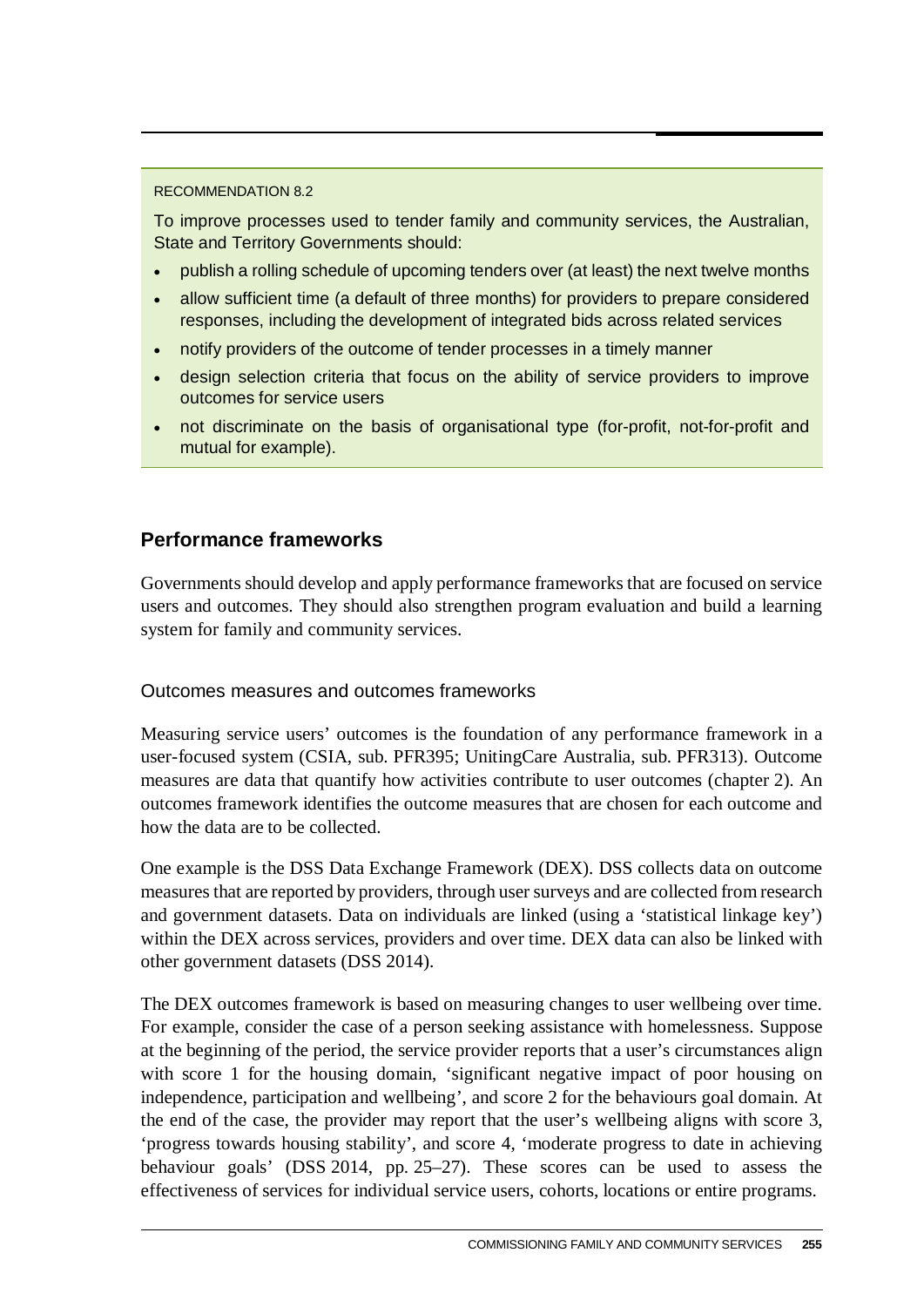The Australian, State and Territory Governments have outcomes frameworks either in place or under development (box 8.4). This is a positive step but there is a considerable way to go before user outcomes are identified and measured across all areas of family and community services.

Whilst a transition to an outcomes-based approach is desirable and aligns with the Productivity Commission's discussion to date, there has been little work done to redesign systems, define community service outcomes and enable effective measurement. (CSIA, sub. 410. p. 1)

#### The challenges of using outcomes frameworks

Several inquiry participants pointed out that collecting data on service user outcomes is challenging.

While service outputs are generally easy to measure in terms of: hours, service events, and time on waiting lists; services outcomes are less tangible though not necessarily outside the scope of measurement. (Baptist Care (SA) Inc., sub. 123, p. 1)

Inquiry participants also identified the challenge of attributing outcomes to service providers, particularly for services that address complex social problems. Outcomes can take many years to achieve and factors other than service provision contribute to changes in a person's wellbeing.

We note, however, that in practice, outcomes-based approaches can be challenging to implement. Program logics tend to oversimplify the antecedents to change, and limit interconnections between a range of outputs from a system of providers. (MIFA, sub. DR549, p. 6)

That the SHS [specialist homelessness sector] Program is one component within a much broader service system and does not have control of the levers to prevent and address homelessness (eg housing, domestic violence, other government reforms) and that any outcomes-based contracting approach needs to be carefully considered in this context. (Homelessness NSW, sub. DR520, p. 4)

Some participants suggested that service providers can game outcomes frameworks, such as by cherry picking clients.

Even though the [Productivity Commission's Draft Report] recommendations consider the process of outcomes-based commissioning in detail, our members have observed how easy it is for organisations to manipulate their intake criteria, their recording practices and their client feedback. (AASW, sub. DR557, p. 6)

Critically, those with multiple and complex needs are less likely to sustain a tenancy, and therefore less likely to achieve a positive outcome in a competitive model that rewarded successful sustainment of tenancies. Competitive contracts based on outcomes would create a situation whereby organisations would be more likely to be awarded future contracts or renewals by turning away those most in need. (Council to Homeless Persons, sub. 434, p. 8)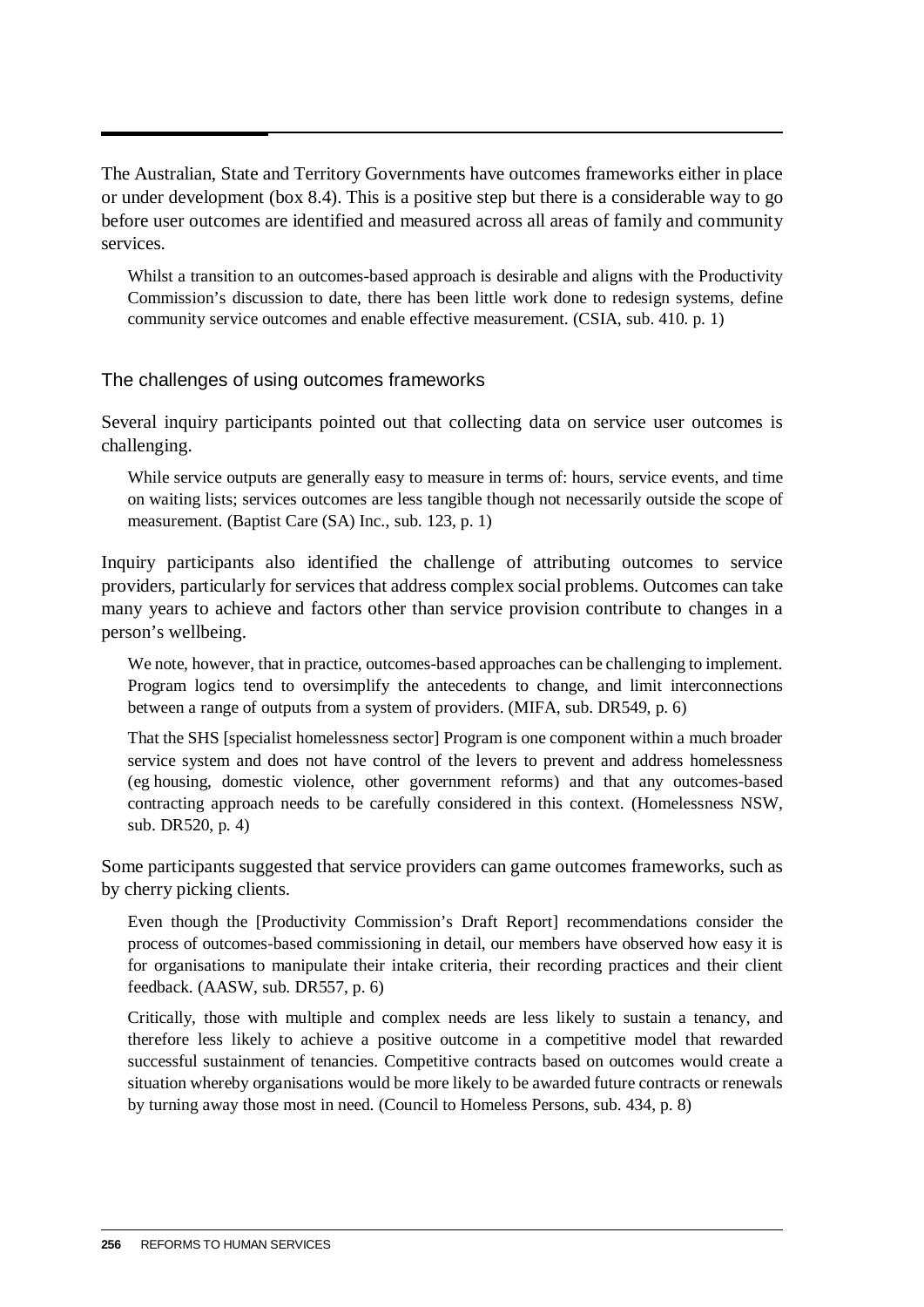#### Box 8.4 **Outcomes frameworks in use or development**

The NSW Government has at least four outcomes frameworks in use or under development, including:

- the NSW Human Services Outcomes Framework, which will first be applied to social housing before being adopted more broadly (NSW FACS 2016d)
- the Quality Assurance Framework, which has been designed to measure and improve outcomes for children and young people in out-of-home care (NSW FACS 2017c)
- an outcomes framework for homelessness services (NSW FACS 2015)
- one for family support services and other initiatives that aim to reduce demand for out-of-home care (NSW FACS 2016f).

The Queensland Government uses the Social Investment Reform Performance Framework for monitoring the performance of family and community service providers and introduced outcome measures to the framework in 2014 (Queensland DCCSDS 2016).

The Victorian Government is testing an outcomes framework under its integrated services trial, Services Connect (Victorian DHS 2015).

The WA Partnership Forum is developing an 'across sector joint outcomes framework to measure the impact of earlier intervention programs, services and policies' (WA CPFS, sub. PFR386, p. 4).

In 2014 the Tasmanian Department of Health and Human Services introduced an Outcomes Purchasing Framework to apply to all the community services it funds. The Framework is intended to define and measure the changes that services achieve for service users. The Framework 'was designed to align with the Australian Department of Social Services new approach to program performance reporting, Data Exchange' (Tasmanian Government, sub. 485, p. 28).

The SA Department for Communities and Social Inclusion uses Results-Based Accountability, an outcomes-based framework for quality improvement, in its programs (SA DCSI 2017a). The Department's Thriving Communities initiatives are based on a collective impact approach, and progress towards 'outcomes that reflect the community's priorities and needs' are measured to support ongoing learning and improvement (SA DCSI 2017b).

As part of its Better Services reforms, the ACT Government stated that an 'outcomes framework will be developed as a key accountability measure to support improved outcomes and ongoing improvement' (ACT Government 2014, p. 20).

The NT Government is 'working with the cross-jurisdiction Children and Families Secretaries group to agree on national outcome statements and measures. This includes working with Aboriginal organisations to define outcome measures for the safety and wellbeing of Aboriginal children' (sub. DR593, p. 16).

Where the challenges of collecting and interpreting outcomes data can be overcome, outcomes measurement is the 'gold standard' for performance management. However, if this is not possible or not cost-effective, governments can evaluate service providers' contribution to achieving long-term outcomes by including 'interim and proxy measures of progress' (DSS, sub. 476, p. 13) in outcomes frameworks. Outputs can be useful proxies for outcomes where there is evidence of a strong causal link (such as the link between providing crisis accommodation and achieving immediate safety for people fleeing domestic violence).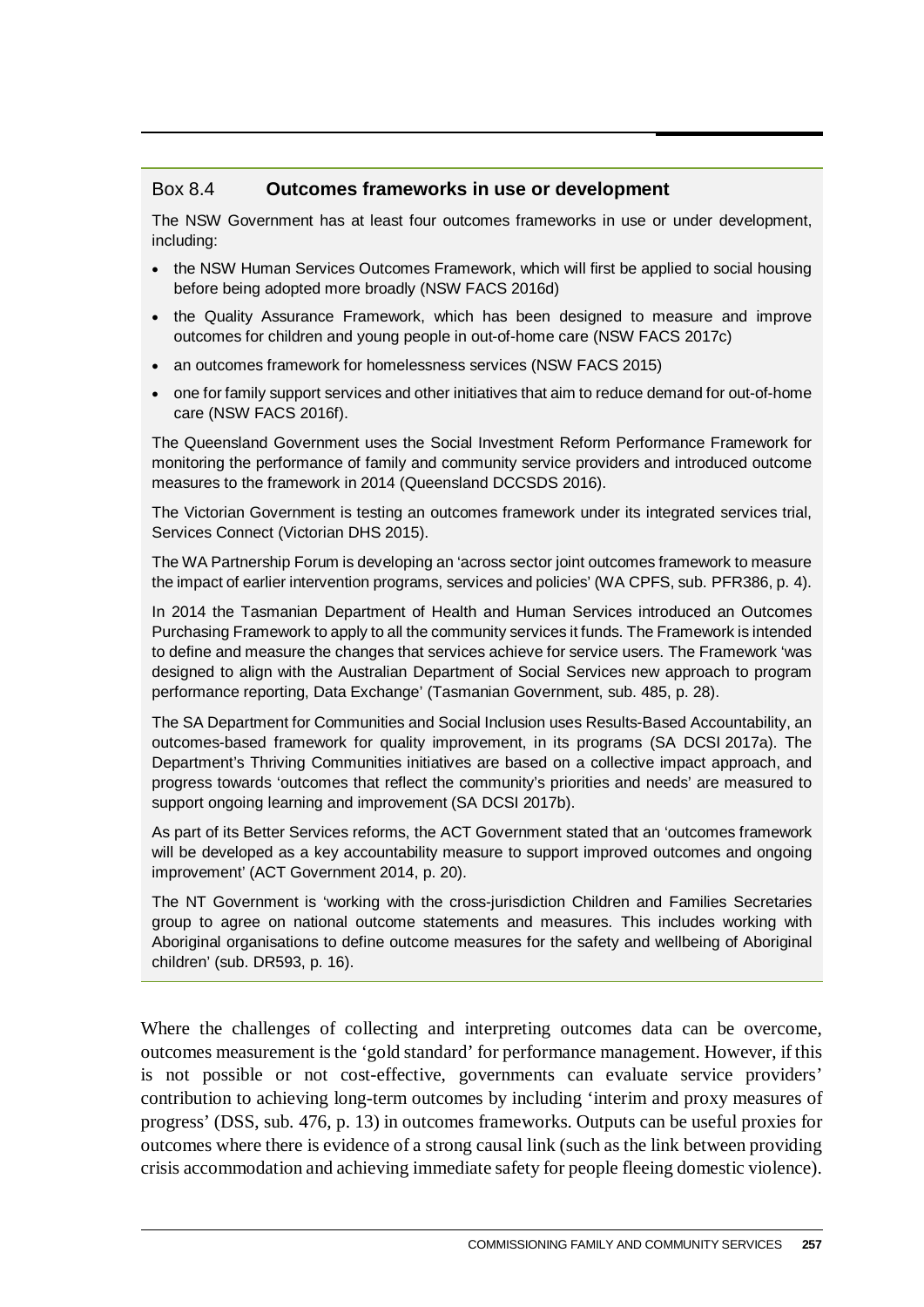#### RECOMMENDATION 8.3

The Australian, State and Territory Governments should, within 24 months, agree on indicators of the wellbeing outcomes of people who use family and community services and apply them consistently across all such services.

Where it is not feasible to define or collect data on service user outcomes, governments should identify outputs from family and community services that can be used as proxies for outcomes.

Governments should broadly define outcome measures (and outputs) so they can be used in provider selection, performance management and provider, program and system-level evaluations across the full range of family and community services.

#### Program evaluation and a learning system

Program evaluations are currently not done frequently (or at all for smaller programs) and those that are completed do not systematically lead to increased service effectiveness. A lack of system-level evaluation is a barrier to understanding how service systems work for users who participate in multiple programs, and to effective system planning. Inquiry participants recognised the importance of increasing the frequency and quality of evaluations. Jesuit Social Services (sub. 420, p. 4) called on governments to 'evaluate and disseminate practice learnings amongst stakeholders in order to enable innovation and better outcomes'. CCA (sub. 193, p. 7) stated that 'knowing what has been tried and what works is critical to improving service delivery'.

Evaluating providers, programs and systems has costs as well as benefits, and the scope of an evaluation should be commensurate with the size and complexity of the program. However, the current level of evaluation is inadequate and governments should take steps to increase the number of programs that are evaluated (and published) and the quality of the evaluations.

An effective system of family and community services would incorporate a learning system — findings from evaluations should inform changes to system planning and program design. Governments would also identify and disseminate the lessons from evaluations to increase the application of effective service models. The Commission recommended wider sharing of information in its 2010 report on the *Contribution of the Not-for-Profit Sector* (PC 2010).

Increasing the sharing of information could run up against some challenges. In its inquiry report *Data Availability and Use*, the Commission identified some cultural barriers within government that limit the usefulness of data.

Despite recent statements in favour of greater openness, many areas of Australia's public sector continue to exhibit a reluctance to share or release data.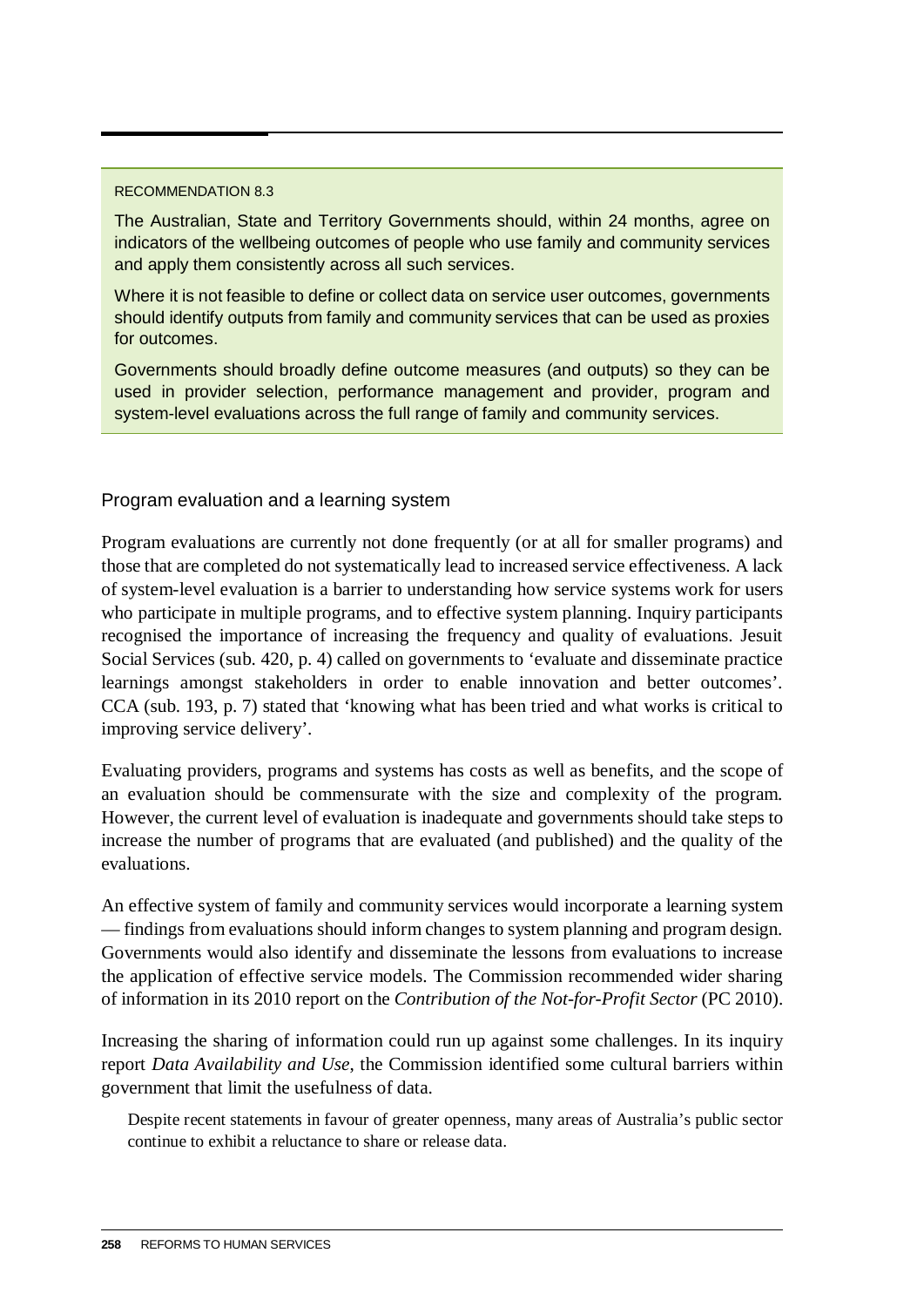The entrenched culture of risk aversion, reinforced by a range of policy requirements and approval processes, and often perverse incentives, greatly inhibits data discovery, analysis and use.

The lack of public release and data sharing between government entities has contributed to fragmentation and duplication of data collection activities. This not only wastes public and private sector resources but also places a larger than necessary reporting burden on individuals and organisations. (PC 2017a, p. 153)

Addressing these issues and sharing more data on the outcomes of family and community services could contribute to significant ongoing improvement to service effectiveness.

#### RECOMMENDATION 8.4

The Australian, State and Territory Governments should improve systems for identifying the characteristics of service delivery models, service providers, programs and systems that are associated with achieving outcomes for the people who use family and community services. To achieve this, governments should:

- monitor the performance of providers of family and community services in achieving outcomes for service users
- evaluate service providers, programs and systems in ways that are commensurate with their size and complexity, and publish the lessons of these evaluations
- proactively support the sharing of data between governments and departments, consistent with the Commission's inquiry report *Data Availability and Use*
- release de-identified data on family and community services to service providers and researchers.

#### **Contract management practices**

Service providers could deliver more effective services if their contracts emphasised achieving outcomes for service users, were longer, less prescriptive and incorporated more flexibility. Some simple changes to contract terms could facilitate smarter approaches to contracting.

#### Outcomes-based commissioning

Outcomes-based commissioning is a general term that encompasses several approaches to focusing on outcomes in commissioning and service delivery (box 8.5). The Brotherhood of St Laurence (sub. 479, p. 37) described how identifying outcomes and having them well understood by all involved in commissioning and delivering services has benefits in itself.

As the commissioning process unfolded, as the stakes increased, as relationships were tested and nerves frayed, it was this shared belief in the goal of the endeavour that provided the incentive for all parties to develop workable compromises and 'work-arounds' to keep the project afloat.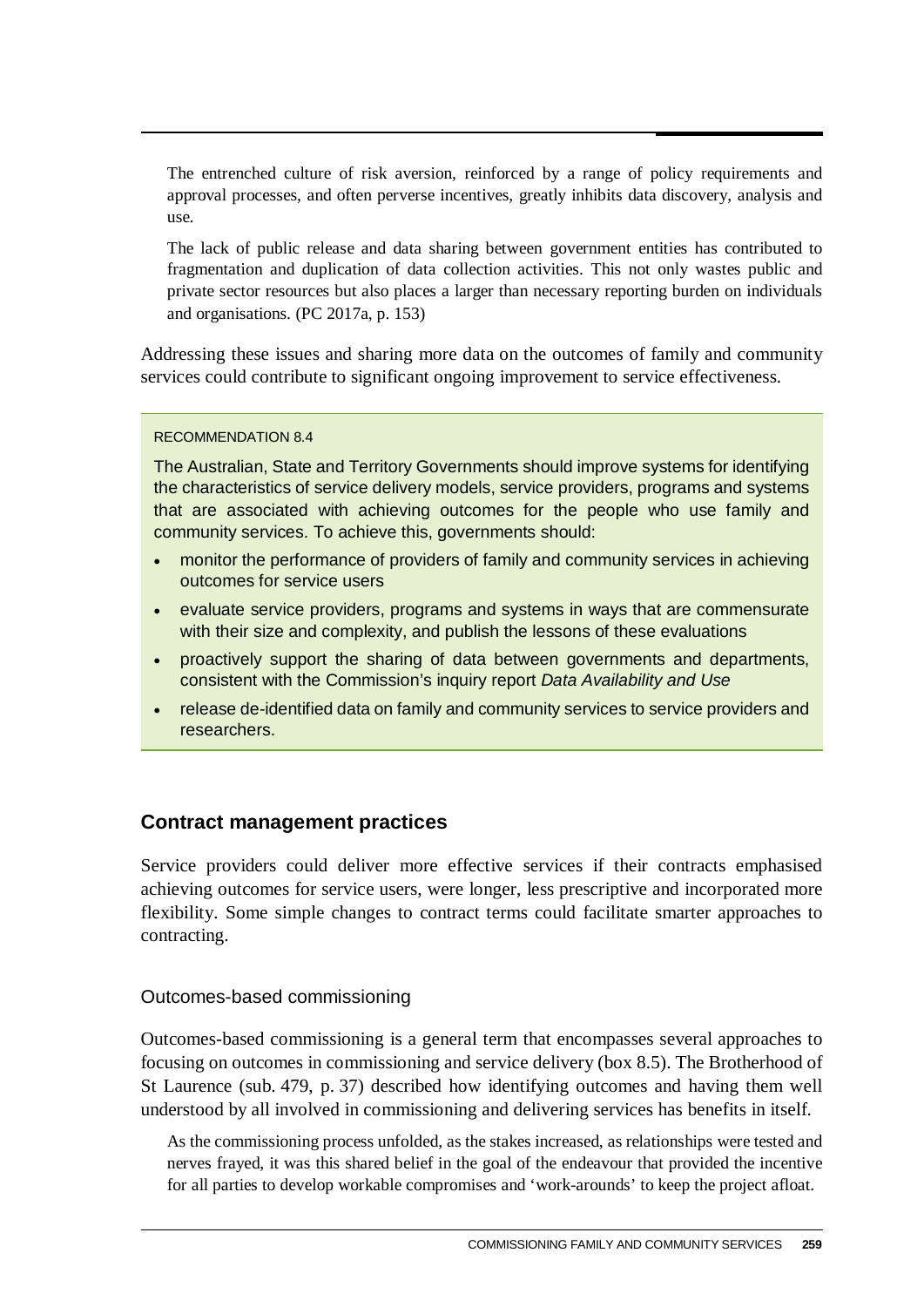Outcomes-based funding involves some or all funding being linked to the achievement of outcomes. Designing outcomes-based funding arrangements is costly and poses significant challenges including attribution of outcomes to services and creating incentives for service providers to take a narrow focus, or to 'park' or cherry-pick clients (Tomkinson 2016).

#### Box 8.5 **Outcomes-based commissioning**

Outcomes-based commissioning encompasses a variety of approaches to commissioning, including outcomes-based:

- **funding** the government collects data on outcomes and links a provider's funding with their performance against outcomes targets (also referred to as outcomes-based contracting)
- **provider performance management** the government collects data on outcomes that it uses to monitor and compare provider performance
- **service evaluation** the government collects data on outcomes that it uses to evaluate the effectiveness of programs and the service system
- **program design** the government designs program guidelines, service agreements and provider selection processes to maximise intended outcomes by carefully specifying outcomes and minimising the specification of activities, outputs and processes, where appropriate
- **service delivery** providers use data on outcomes to support case-management and to provide a tailored service response to their clients.

The benefits, costs and risks of having an outcomes focus to commissioning family and community services depend on which of these elements are applied.

In some cases governments have addressed these challenges through sophisticated contract design, such as social impact investment. However, this approach can only be used when service user outcomes can be measured and when there are robust and timely causal relationships between services and outcomes. Experience with social impact bonds demonstrates that it is not always possible (or cost-effective) to define and measure outcomes to the degree necessary. The successes — and failures — of social impact techniques highlight a number of areas where and how governments should improve the practice of commissioning family and community services.

Although social impact investment models are only applicable in a limited range of circumstances, there would be benefits in bringing into the broader commissioning system the focus that social impact investing has on defining and achieving outcomes for service users. There could be scope to expand outcomes-based funding beyond current levels in cases where services can achieve measurable and tightly defined outcomes in a reasonable time frame, but it is likely to remain a relatively minor part of the overall service system.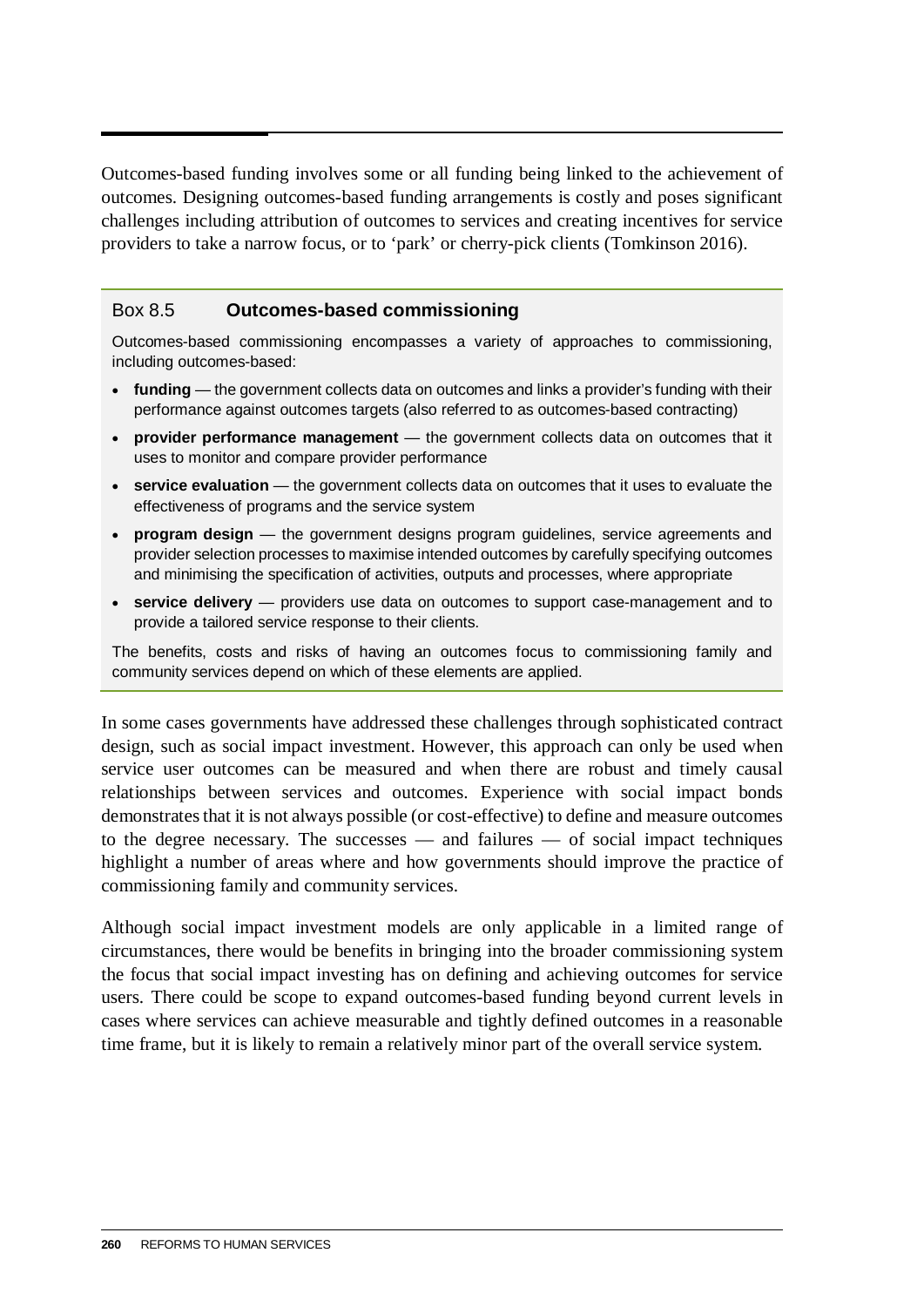#### Longer contract terms

Governments should increase the length of contracts for family and community services. In its report on the *Contribution of the Not-for-Profit Sector*, the Commission recommended:

The length of service agreements and contracts should reflect the length of the period required to achieve agreed outcomes rather than having arbitrary or standard contract periods. (PC 2010, p. 347)

Although in theory contract lengths should reflect the circumstances of each contract, this may not be practical for governments operating thousands of contracts across a range of services. Instead a 'default' contract term that balances the advantages of longer contracts and the advantages of regular contestability can be desirable.

In the draft report for this inquiry, the Commission recommended that default terms for family and community services contracts be set to seven years, with scope for exceptions where shorter contracts would be appropriate, such as program trials. Where governments choose to use shorter contracts, they should explain their reasoning to potential service providers.

Seven-year default contracts would allow for time for setup (making the investments that are necessary to deliver effective services, including workforce capacity and building relationships in the community) and time for a smooth transition to a new provider at the end of the contract. In between, service providers would have a much needed period of stability and, when combined with a stronger focus on user outcomes, would provide the basis for more effective service provision. In consultations, service providers suggested that, as a rule of thumb, the set-up and handover periods could take about a year each, meaning that service providers would have five years of their contract to focus solely on service delivery. At the end of this period, contracts should be retendered to find a balance between providing continuity and retaining the benefits of periodic contestability.

Several inquiry participants supported the draft recommendation for seven-year default terms (including Anglicare Australian, sub. DR574; ASU, sub. DR575; CHP, sub. DR522; City of Whittlesea, sub. DR519; CSIA, sub. DR507; Illawarra Forum Inc., sub. DR550; NDS, sub. 518; Public Service Research Group, University of New South Wales, sub. DR572).

Melbourne City Mission (sub. DR510) and Yfoundations (sub. DR497) suggested that the default contract length should be ten years. Some participants suggested five years (COTA Australia, trans.; The Bridge Youth Service et al., sub. DR576). Several governments offered qualified support for contracts longer than three years.

- The Queensland Government stated that the Department of Communities, Child Safety and Disability Services 'has five-year service agreements in place with funded service providers, where appropriate' (sub. DR592, p. 9)
- The NT Government stated that it 'is not considering seven-year contracts as a default option, but there may be scope for five-year contracts with an option for extension of two years' (sub DR593, p. 17).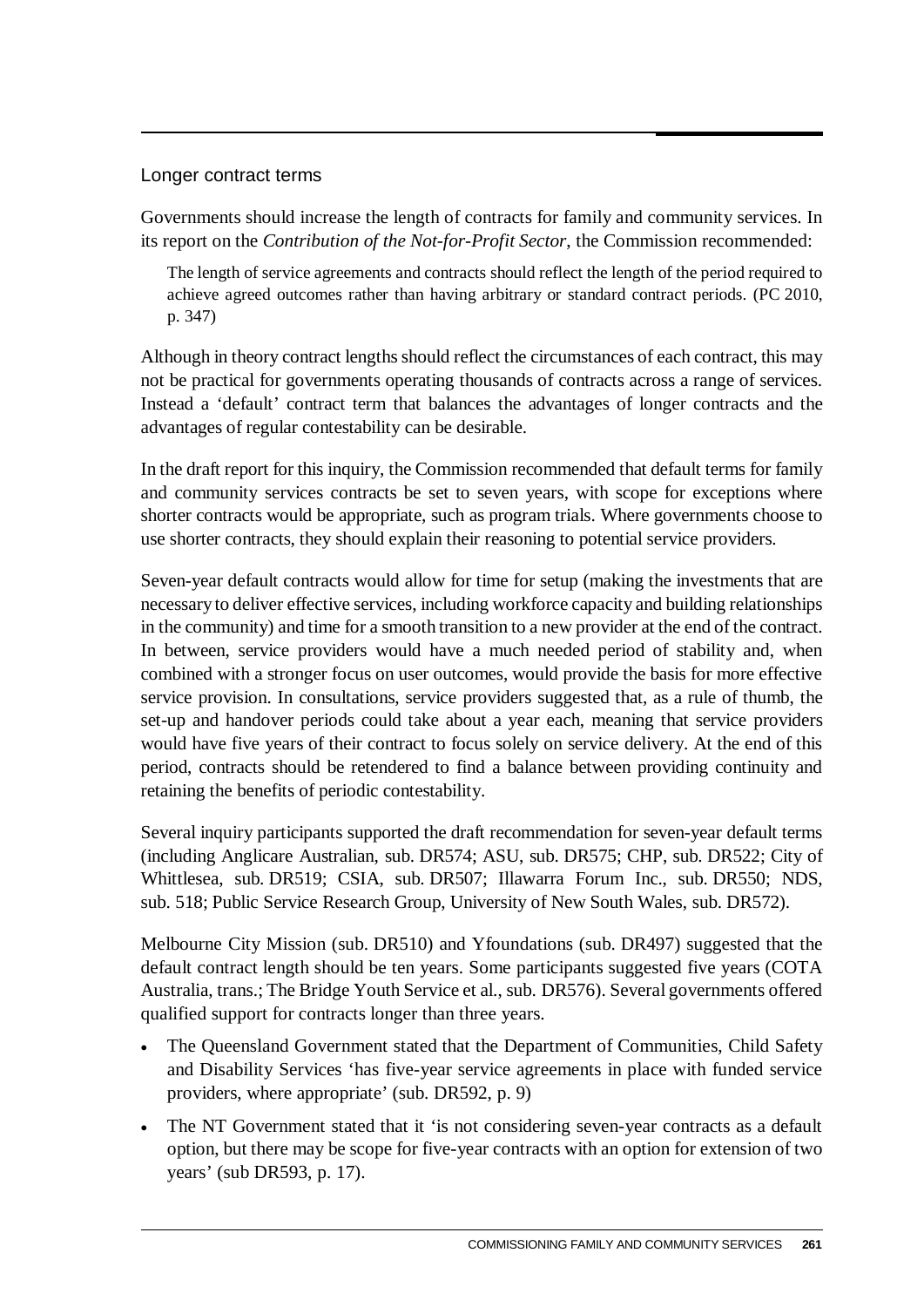- The Tasmanian Government stated that extended contracts 'could be expected to deliver a range of benefits', but that the four-year election cycle would mean 'that there is limited funding and political certainty beyond that period of time' (sub. DR590, p. 18).
- The WA Government stated that since the implementation of the Delivering Community Services in Partnership policy 'the standard length of community service contracts in Western Australia is five years (commonly with three-plus-one-plus-one contract terms)' (WA Government, sub. DR596, p. 5)

#### *Managing the risks of longer contracts*

The flipside of providing greater funding certainty for service providers would be a reduction in flexibility for governments including, for example, when funding priorities change. Participants raised the concern that longer contracts could increase the risk that ineffective providers would be locked in for extended periods if governments took a 'set and forget' approach to contract management. This is a risk that could be managed through some sensible adjustments to contract management practices. Inquiry participants agreed that an essential element of longer contracts would be the introduction of safeguards to manage underperformance. For example, the Tasmanian Government stated that if longer contracts were introduced:

Tasmania would need to develop a more robust performance management framework that offers options for recourse, other than de-funding, where a service provider is failing to perform under a contract. (sub. DR590, p. 18)

A performance framework for service providers with extended-term contracts would need to incorporate regular assessments of service effectiveness. Governments should work with service providers and service users to regularly review progress toward user-focused outcomes to ensure that priorities are being met and identify opportunities to improve performance. This might involve a regular review, as part of a more 'relational' approach to contract management (as discussed below). To manage the most serious risks, governments, as the stewards of the family and community services system should set and maintain clear bottom-line standards for provider performance which, if breached, result in contract termination.

#### Relational approaches to contract management

Longer contracts would open the door for governments and service providers to adopt new ways of working together to achieve better outcomes for service users. Currently, governments tend to use simplistic approaches to contract management. Sturgess (2017, p. 11) put it succinctly:

… the procurement and contract management tools that are appropriate for buying 'paperclips' — highly commoditised, easily specified goods and services — are not appropriate for commissioning complex support services and front-line human services.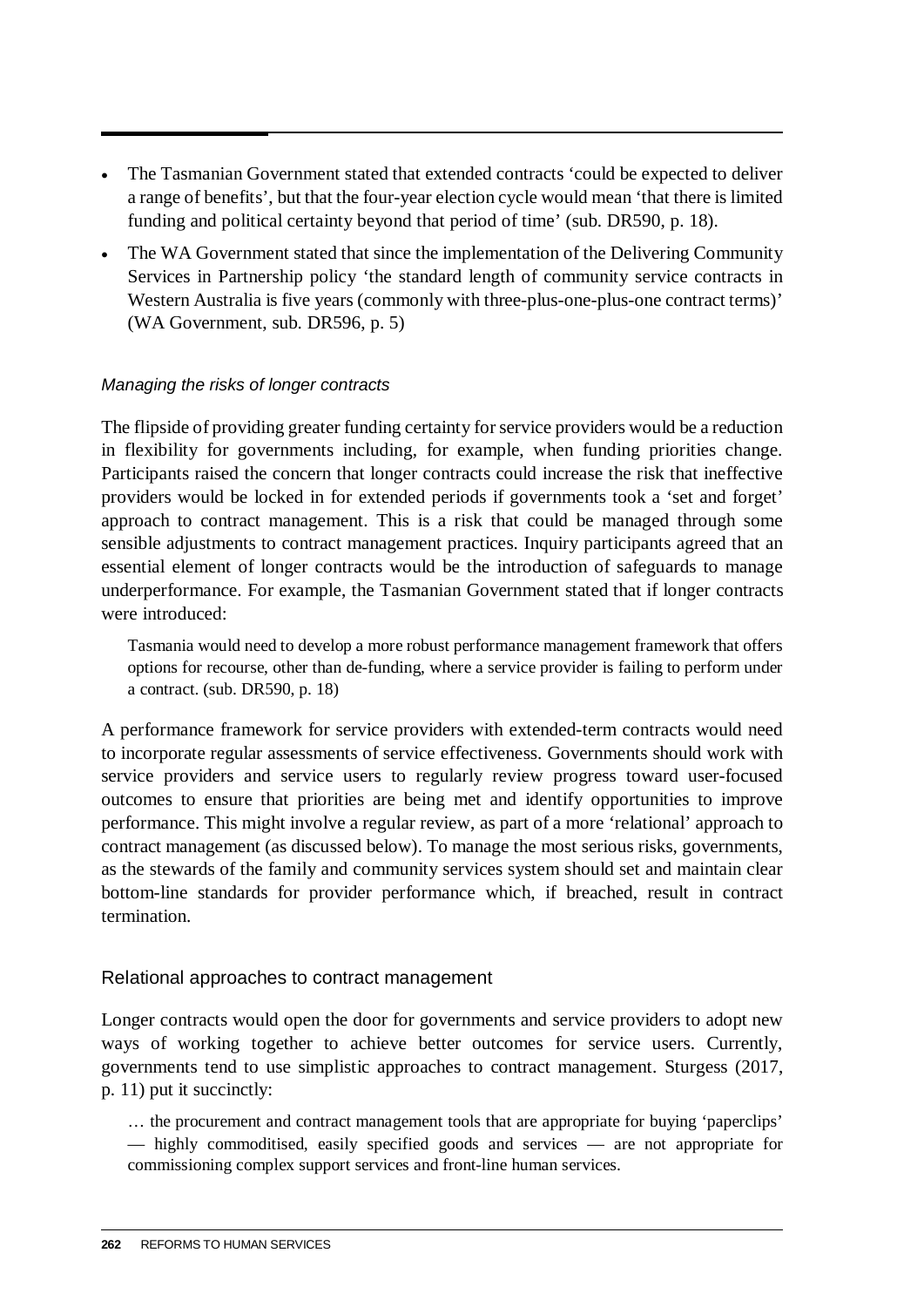In a world of longer contracts, governments and service providers could increase their focus on achieving outcomes for service users by adopting more relational approaches to contract management. Relational contracting involves the parties to the contract seeking to maximise the effect of their joint efforts on improving user outcomes over time. This recognises that governments and service providers both have contributions to make to the effective delivery of services. The Commission recognised the potential benefits of this approach in its report *Contribution of the Not-for-Profit Sector*. (In that report the Commission described this approach as 'joint ventures' between governments and service providers.)

Under the joint venture approach relatively more weight is given to achieving outcomes through relational rather than contractual governance. To be successful, these types of arrangements need a high degree of flexibility and trust based on each party having a good understanding of the other, an alignment of purpose in relation to the service being provided, and effective communication. (PC 2010, p. 326)

The relational contacting methodology has been applied in human services, including by the NSW Department of Family and Community Services in some homelessness services (Yfoundations, sub. DR497). The District Health Board for the Canterbury region of New Zealand has introduced 'alliance contracting' for its contracts with district nurses, allied health and laboratory services. The collective responsibility for the contract has been found to foster co-operation and the incentive to direct resources to areas of underperformance (Timmins and Ham 2013).

Taking a relational approach to contract management would pose some risks, including a reduction (real or perceived) in accountability if performance management was not based on objective measures (such as cost per service episode). Governments and service providers would need to invest in developing new capabilities to implement the relational approach, including developing outcomes frameworks and collecting and analysing outcomes data.

#### RECOMMENDATION 8.5

The Australian, State and Territory Governments should set the length of family and community services contracts to allow adequate time for service providers to establish their operations, and have a period of continuity in service provision and handover before the conclusion of the contract (when a new provider is selected).

To achieve this the Australian, State and Territory Governments should:

- increase default contract lengths for family and community services to seven years
- allow exceptions to be made, such as for program trials, which could have shorter contract lengths
- publish the justification for any contracts that differ from the default term
- initiate collaborative reviews (involving government and providers) to assess progress, adjust priorities as needed and identify opportunities for improvement
- ensure contracts contain adequate safeguards to allow governments to remove providers in any cases of failure.